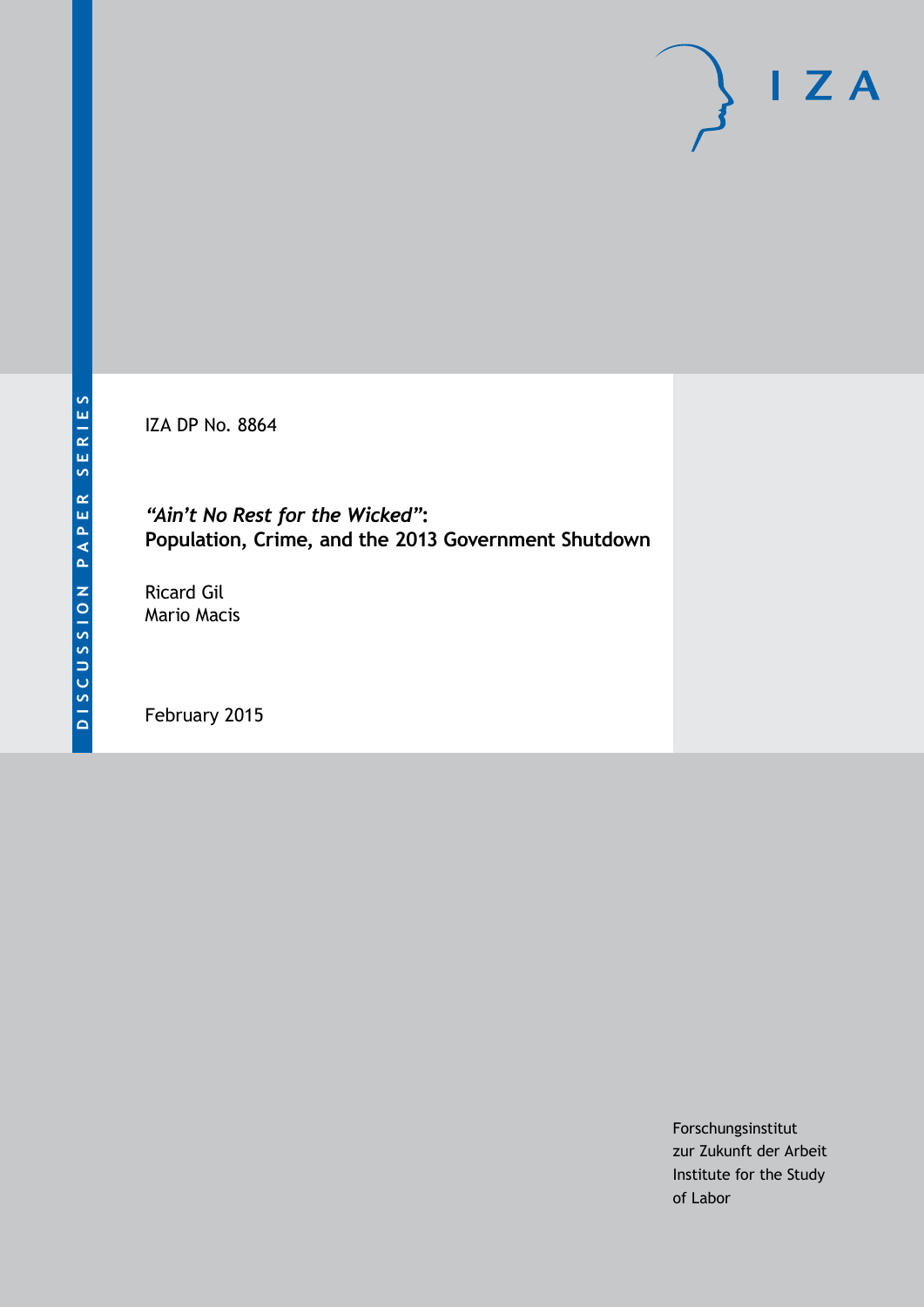# *"Ain't No Rest for the Wicked"***: Population, Crime, and the 2013 Government Shutdown**

## **Ricard Gil**

*Johns Hopkins University*

## **Mario Macis**

*Johns Hopkins University and IZA*

## Discussion Paper No. 8864 February 2015

IZA

P.O. Box 7240 53072 Bonn **Germany** 

Phone: +49-228-3894-0 Fax: +49-228-3894-180 E-mail: [iza@iza.org](mailto:iza@iza.org)

Any opinions expressed here are those of the author(s) and not those of IZA. Research published in this series may include views on policy, but the institute itself takes no institutional policy positions. The IZA research network is committed to the IZA Guiding Principles of Research Integrity.

The Institute for the Study of Labor (IZA) in Bonn is a local and virtual international research center and a place of communication between science, politics and business. IZA is an independent nonprofit organization supported by Deutsche Post Foundation. The center is associated with the University of Bonn and offers a stimulating research environment through its international network, workshops and conferences, data service, project support, research visits and doctoral program. IZA engages in (i) original and internationally competitive research in all fields of labor economics, (ii) development of policy concepts, and (iii) dissemination of research results and concepts to the interested public.

<span id="page-1-0"></span>IZA Discussion Papers often represent preliminary work and are circulated to encourage discussion. Citation of such a paper should account for its provisional character. A revised version may be available directly from the author.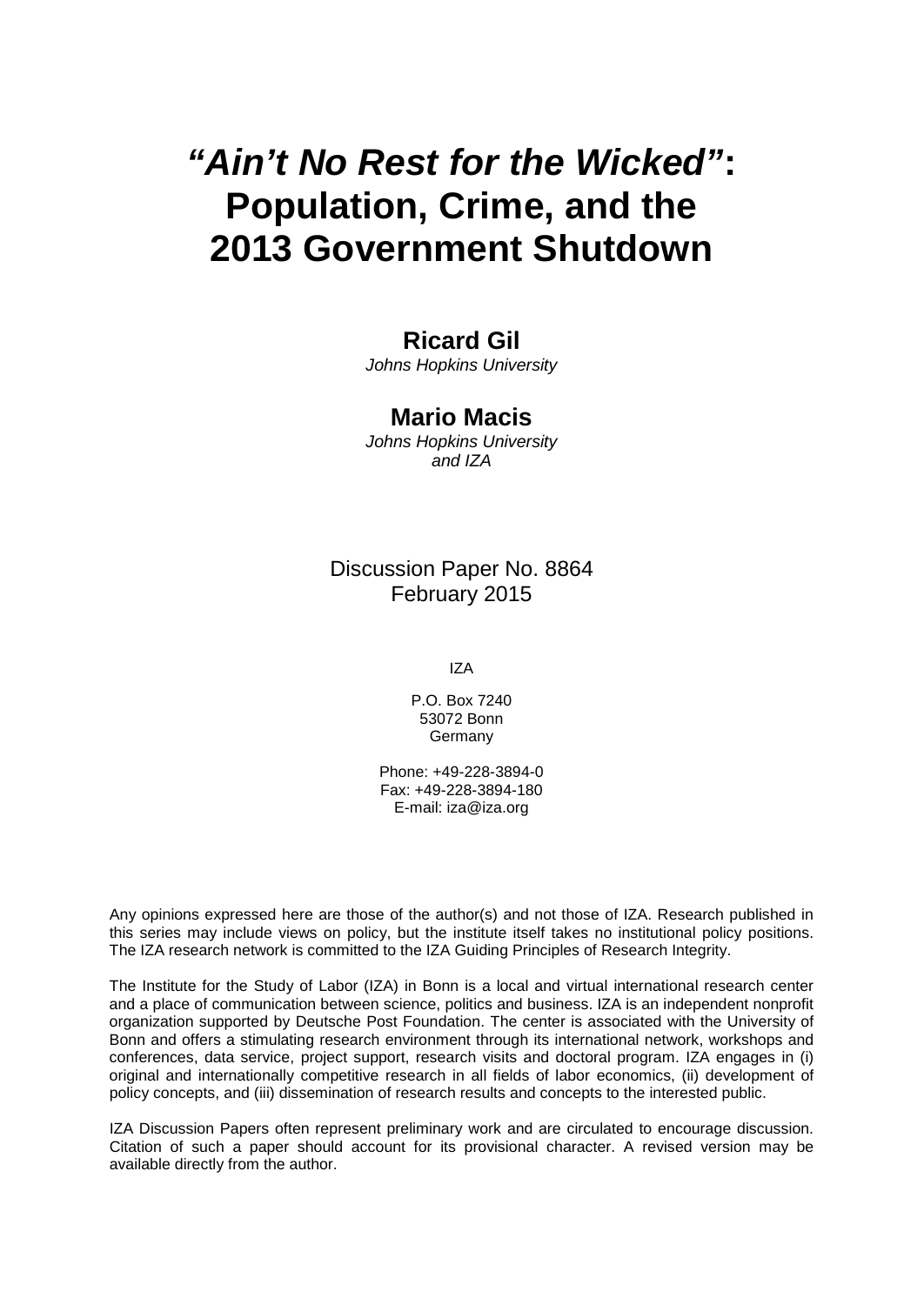IZA Discussion Paper No. 8864 February 2015

# **ABSTRACT**

## *"Ain't No Rest for the Wicked"***: Population, Crime, and the 2013 Government Shutdown[\\*](#page-1-0)**

The vast majority of the empirical literature on crime has focused on the effects of "supplyside" shocks such as the severity of laws and enforcement. In this paper we analyze the effects of a large and unexpected "demand-side" shock: the drop in daytime population in Washington, DC caused by the government shutdown of October 1-16, 2013. We derive implications from a simple theoretical model where criminals choose effort and allocate it across different criminal activities. We test these implications using the city of Baltimore as the comparison group, and employing difference-in-differences methods. Consistent with the model's predictions (and inconsistent with alternative explanations), we find a 3% decline in crime in DC during the shutdown period, with the net effect resulting from a 9% decline during the day hours, and a 5% increase in crime during the evening and night hours, indicating reallocation of criminals' effort induced by the shutdown.

JEL Classification: K42, J22

Keywords: crime, population, labor supply

Corresponding author:

Mario Macis Johns Hopkins University Carey Business School 100 International Dr. Baltimore, MD 21202 USA E-mail: [mmacis@jhu.edu](mailto:mmacis@jhu.edu)

This paper benefitted from discussions with Jens Prufer, Ben Vollaard, Miguel de Figueiredo, and Dan Klerman as well as comments from seminar and conference participants at ISNIE at Duke University. Bhaven Malde provided excellent research assistance. The usual disclaimer applies.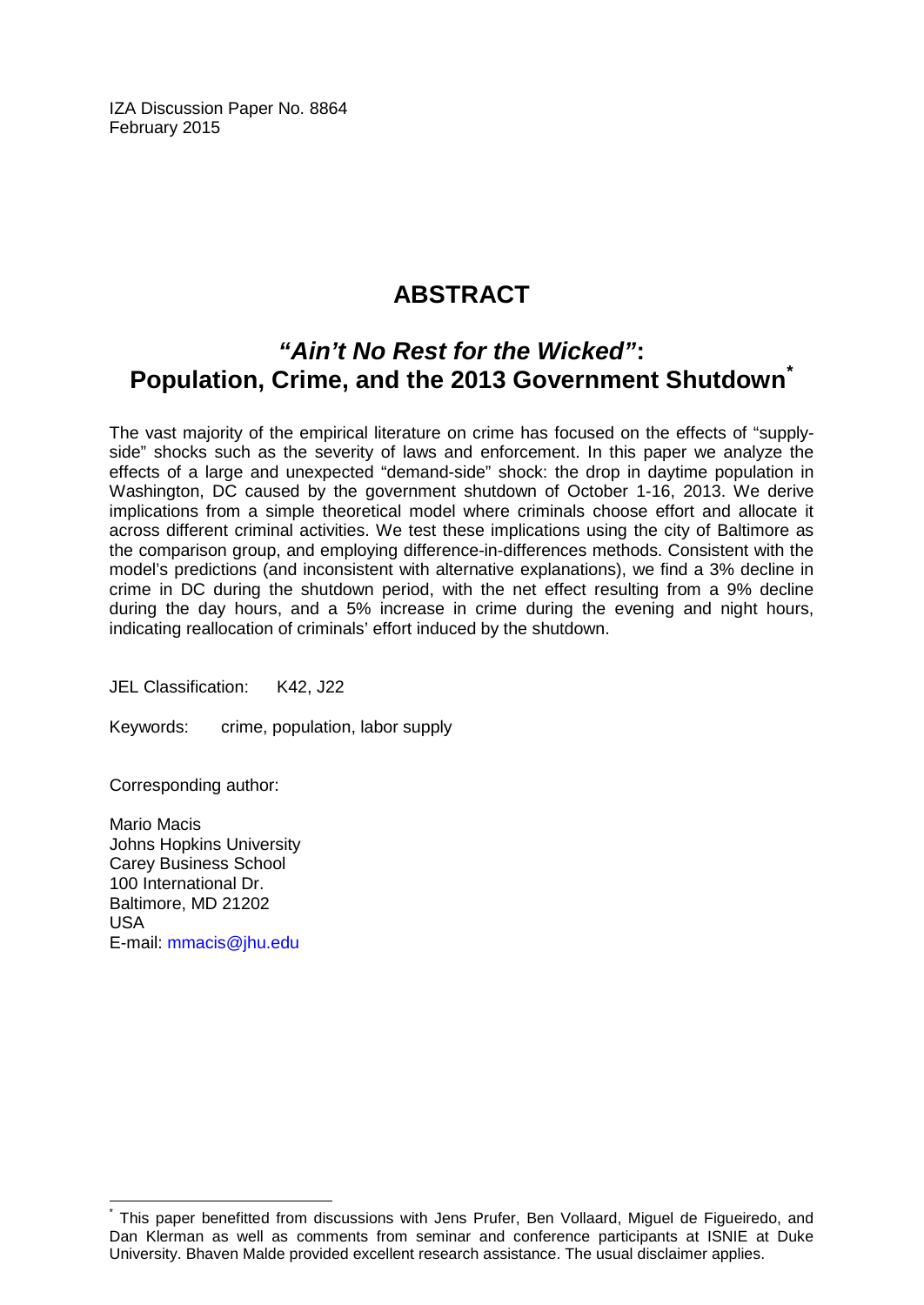#### **1. Introduction**

There is a vast literature in economics and sociology on the determinants of crime, both because of academic interest and for the important policy implications of this topic. Although crime is the result of the interaction of many factors that characterized both the individuals involved and their environment, the literature has mainly focused on the "supply-side" determinants of crime such as the severity of laws and punishments, the number of police, or the effectiveness of policing strategies (Van Ours and Vollaard, 2014). See for example Levitt (2004) who revisits the literature around ten factors that traditionally explained the decrease in crime during the 1990s in the US. Meanwhile, the empirical literature on "demand-side" factors such as population density and demographics has been much more limited. Part of the reason why we observe this imbalance in the literature has to do with the first-order policy implications that one can derive from changing law enforcement and policing practices, but also because it is difficult to find events that provide exogenous variation on the demand side such as demographics without triggering a response on the supply side (both on the criminal and law enforcement side). It is precisely here where our paper contributes to the literature.

In this paper, we exploit an exogenous shock to the effective population of a large US city, Washington DC. Specifically, we use the government shutdown (the "shutdown" henceforth) that occurred between October 1st and October 16th of 2013. During this period, a large share of government workers in Washington DC was furloughed and exempted from having to show up at work. Anecdotal evidence of empty offices, streets, shops, restaurants in DC during the shutdown is corroborated by traffic data indicating that urban traffic in DC decreased 50 percent during the shutdown. Most tourist attractions (public museums, government buildings) were also closed, which caused a decline in the tourist population as well. At the same time, other determinants of crime were unchanged. In particular, law enforcement agencies including the DC metro police worked regularly during the shutdown.<sup>1</sup> Also, although the shutdown was unexpected and of uncertain duration, it was known to be temporary in nature, so we can safely assume that the supply of criminal "bodies" did not change. The goal of this paper is to investigate the effect of this temporary, large and unexpected shift inward of "demand" on criminal activity in DC.

We employ a difference-in-difference strategy, using Baltimore, MD as the control group. The "treatment" is the shutdown period, with controls for city fixed effects and a full set of time fixed effects (year, month, week, day-of-the-week). In our model, identification requires that there are no contemporaneous city-level shocks that are concurrent with the Government shutdown and correlated with crime outcomes. To allow for potential uncommon trends pre-dating the shutdown period, and to corroborate the causal interpretation of our difference-in-differences

<sup>&</sup>lt;sup>1</sup> http://www.washingtonpost.com/local/dc-politics/mayor-gray-designates-all-of-district-government-essential-toavoid-shutdown/2013/09/25/3df4047a-25f4-11e3-ad0d-b7c8d2a594b9\_story.html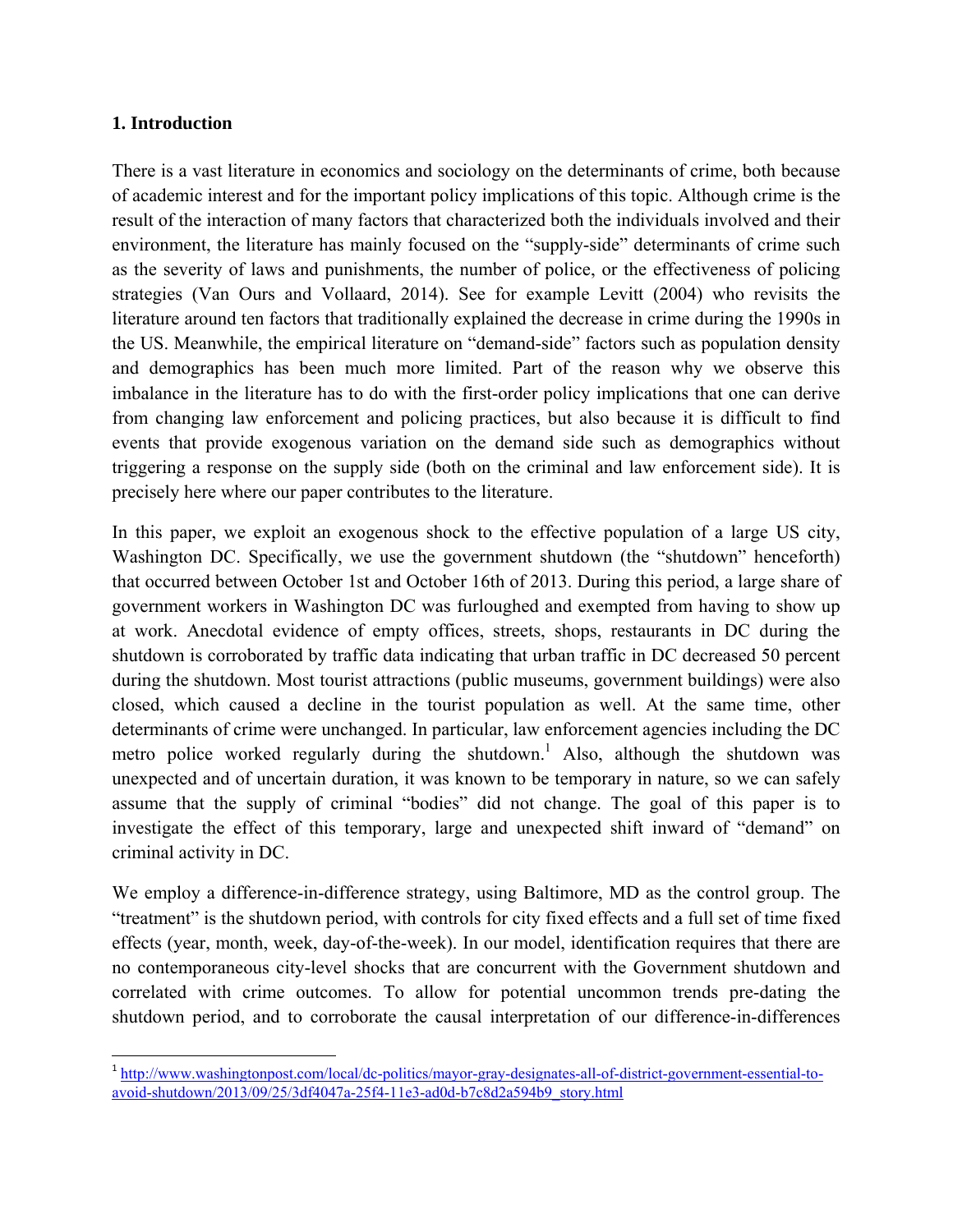results, we also include city-specific linear time trends (Angrist and Pischke 2014). We also estimate a triple difference model that uses variation across time of the day with varying propensities for being affected by the shutdown. Specifically, the shutdown had a larger impact on effective population in DC during day hours, and arguably little effect during the night hours.

We find that the shutdown was associated with a 3 percent reduction in daily crime in Washington DC. The net effect was the result of a 9 percent decline of crime during working hours (9AM-5PM), a 5.6 percent decline during the early morning hours (2AM-9AM) and a 5 percent increase in crime during the evening and night hours (5PM-2AM). We also found that the decline in crime was concentrated during workdays (4 percent reduction), while crime overall increased during weekends (1.9 percent increase). We thus find evidence of reallocation of criminal activities across times of the week and of the day consistent with reduced opportunities during days/times when the effective population of Washington DC declined due to the shutdown. The causal interpretation of our results is further corroborated by a placebo test where we redefined the shutdown to have taken place one year earlier (i.e., from October 1 through October 16 2012), finding no effects.

Our paper makes at least two novel contributions to the literature on the determinants of crime. First, we provide clean evidence from a large, unexpected (and thus plausibly exogenous) demand-side shock. As mentioned above, most of the existing literature focused on the supplyside causes of crime. This can be largely explained by the relatively higher frequency of supplyside changes which has provided scholars with a wealth of natural or quasi-natural experiments useful to isolate the effects of certain factors on criminal activity. Some prominent examples include the effect of police (Levitt 2002; McCrary 2002), law severity and enforcement (Katz, Levitt and Shustorovic 2003; Mocan and Gittings 2003), gun laws (Black and Nagin 1998; Duggan 2001), and factors affecting the supply of criminals (Donohue and Levitt 2001 and 2003; Gould, Weinberg and Mustard 1997; Ludwig 1998). Although research indicates that demandside factors play an important role in driving criminal activity (Jacobs, 1961; Gleaser and Sacerdote, 1999; Gleaser, 2011), exogenous or quasi-exogenous changes in demand-side conditions occur much less frequently. Moreover, they typically take place over longer time horizons so that it becomes difficult to disentangle their effects from other concurrent causes. We are not the first to study the impact of demographics and population density on crime, but we are among the first to study this question through the lens of a natural experiment. As early as Watts (1931) to Harris (2006), the literature has found a statistical association between population density and crime while acknowledging that the location decisions of potential victims and criminals are endogenously determined (Glaeser and Sacerdote 1999). The closest paper to ours is Twinam (2014) who exploits exogenous variation in the mix of commercial and residential space across neighborhoods in Chicago to study how population density and zoning affect crime. He finds that although crime and population density are positively correlated, it does so less in neighborhoods with higher percentage of commercial area. Our paper thus adds to this literature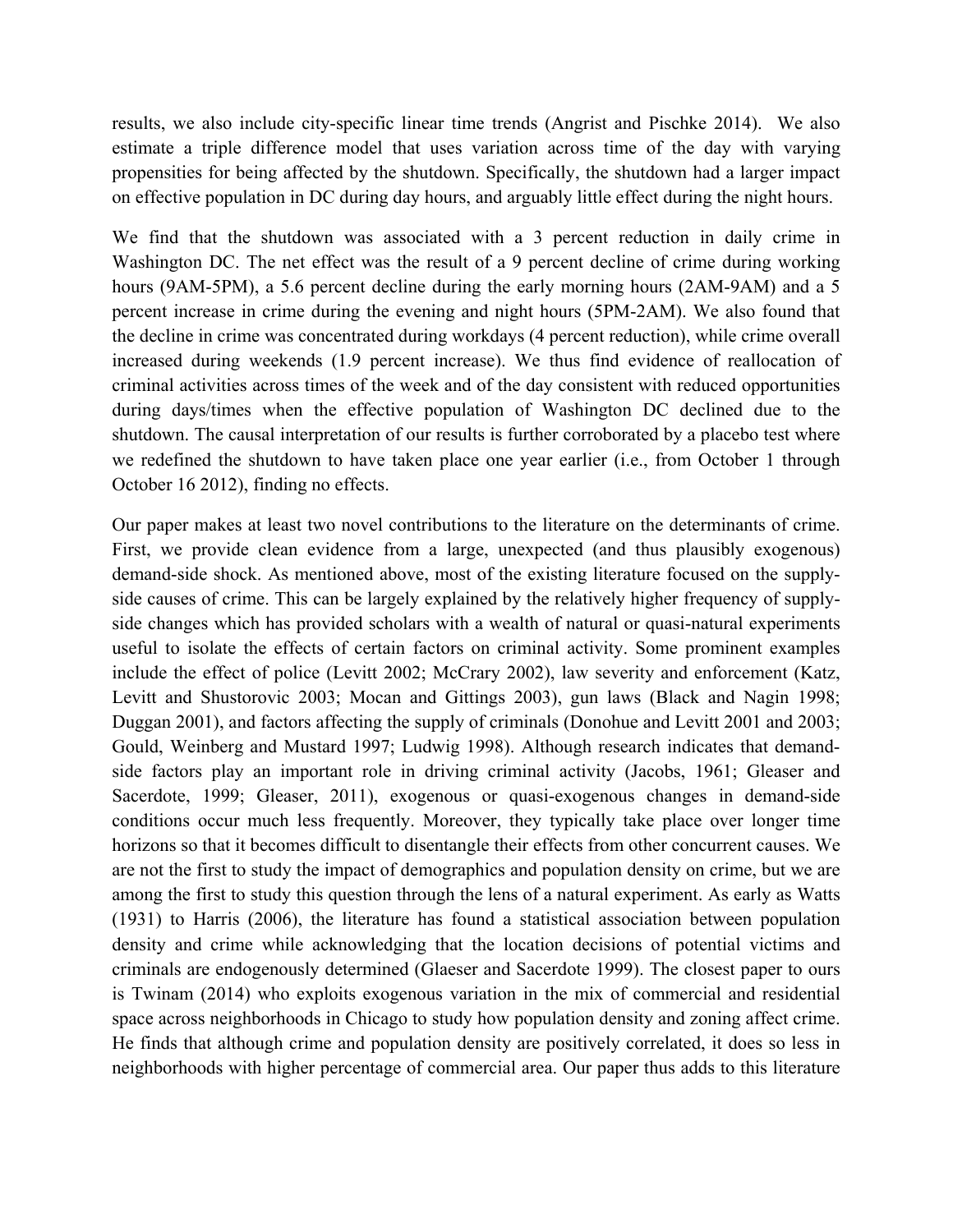by exploiting a (rare) natural experiment with plausible exogenous variation on the "demand" side.

The second contribution of our paper is that we exploit the shutdown not just to measure its total effects on crime, but also to learn about criminals' labor supply decisions. There has been an increasing literature on the dynamics of criminal activity (McCrary 2010) as well as temporal and geographical crime displacement (Jacob et al., 2007; Vollaard, 2014). The fact that the shutdown reduced the effective population of DC during certain parts of the day but not (or at least not to the same extent) at other times changed the criminals' expected returns to effort across different parts of the day. Similarly, it is important to highlight that this change was known to be temporary and no changes in enforcement took place, thus medium and long-term considerations that may affect short-term behavior are negligible in our empirical setting. We are thus able to generate predictions from a simple static model where criminals make rational decisions on whether to exert effort in a number of different criminal activities and take these predictions to the data. Our results indicate that criminals change their behavior according to relative (and not just absolute) changes in the demand curve of crime between day and evening times. This finding is informative about labor supply decisions of criminals and important for design of future policies that aim to shape zoning regulations as well as police strategies oriented toward the containment of criminal activity during specific events that significantly change population level and density.

The remainder of the paper proceeds as follows. Section 2 describes the October 2013 Government Shutdown and documents its effects on the effective daytime population of Washington, DC. Section 3 presents a simple theoretical framework and derives some testable predictions for the effects of the shutdown on crime. Section 4 describes the data and our empirical strategy, and section 5 presents our results and discusses possible alternative explanations. Finally, section 6 offers a discussion of the implications of our findings and concludes.

#### **2. The October 2013 US Government Shutdown**

Following disagreement between the Democratic and Republican parties regarding the funding of the Affordable Care Act, and due to Republican control of the House since 2010, the United States federal government entered a temporary shutdown from October 1 through October 16, 2013 after Congress failed to enact legislation appropriating funds for fiscal year 2014. The federal government reopened on October 17, after President Obama signed an interim appropriations bill extending the "debt ceiling".

During this period of time, the Federal Government shut down most routine operations. As a result, approximately 800,000 federal employees (those deemed "non essential") were indefinitely furloughed, and another 1.3 million were required to report to work without known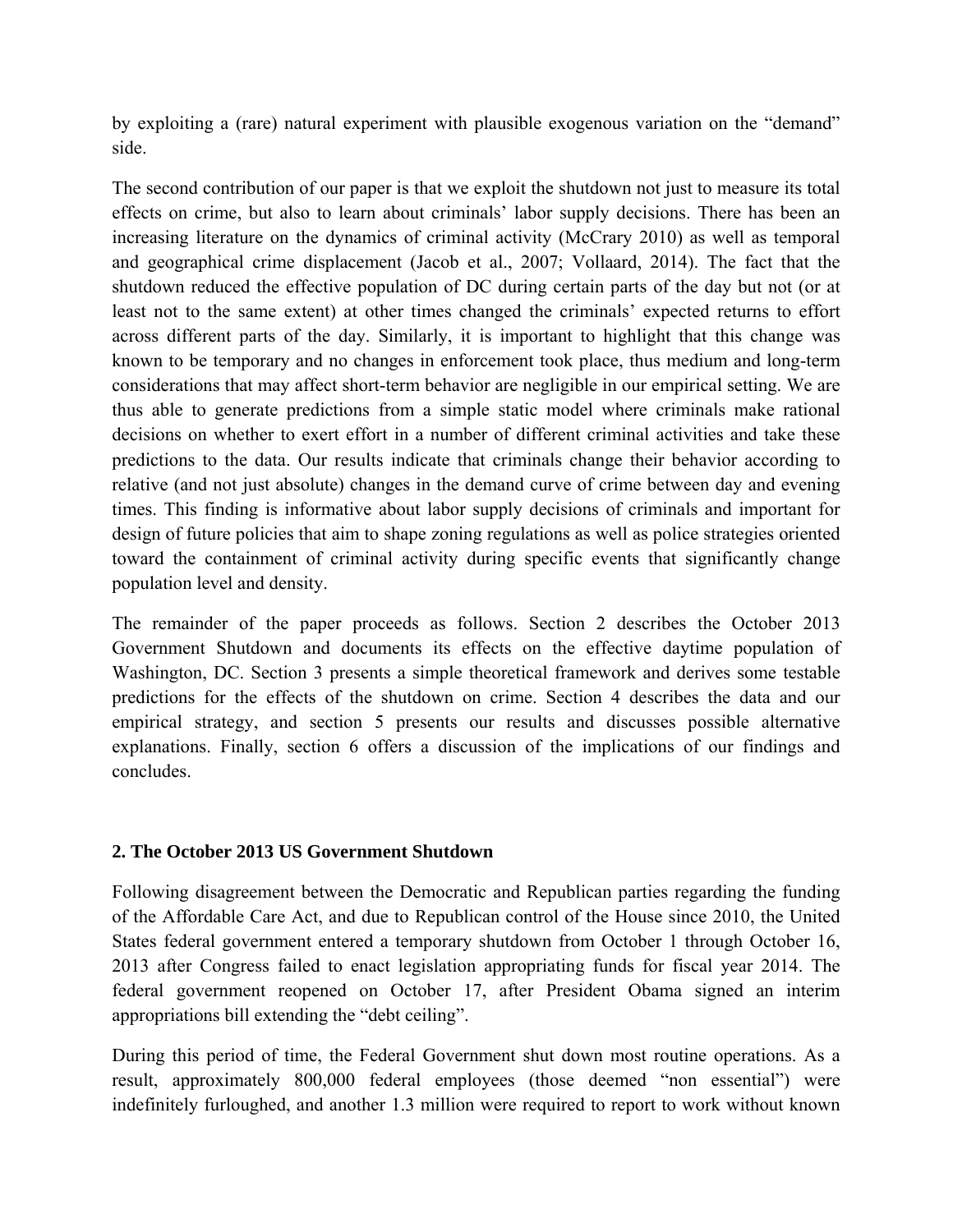payment dates. While some key government services were not interrupted (e.g., air traffic control), and some are self-funded (e.g., the US Postal Service) and thus continued normal operations, a number of federal agencies and programs were substantially affected by the shutdown, including the Department of Defense, the Treasury, the US Citizenship and Immigration Services, the National Park Service.<sup>2</sup> In addition to the immediate consequences on these agencies' employees and their families, and to the beneficiaries of many government programs, the shutdown also affected private business, including defense contractors and other firms that supply federal agencies with goods and services (e.g., healthcare providers).

Because a large share of government employees works and lives in the VA-MD-DC belt (approximately half of the 800,000 "non-essential" employees), the effect of the shutdown on the District of Columbia was expected to be larger than on other metropolitan areas with smaller shares of federal government employees. Although the local budget of the city of Washington DC must be approved by Congress, local government functions were not affected by the shutdown. In fact, the DC government used funds already approved by Congress to remain operational. Moreover, the Mayor of the District of Columbia declared all local government personnel as "essential to the protection of public safety, health, and property", implying that they would continue reporting for work even in the event that reserve funds were exhausted. Of particular importance for our purposes in this paper, local DC police and enforcement agencies employees regularly went to work during the shutdown.<sup>3</sup>

#### **3. Theoretical framework**

Consider a very simple model where a representative criminal faces a maximization problem where there is a potential population of N victims, each of whom is worth v, and faces a probability of getting caught of q (such that  $0 \leq q \leq 1$ ). Our representative criminal can affect the probability of a successful crime with his effort e through a function  $p(e)$  such that  $p' \ge 0$  and p''<0. This effort is costly with cost function C(e) such that C'>0 and C''>0. Then, criminals will choose effort level e to maximize the following objective function,

$$
\max Nv(1-q)p(e) - C(e)
$$

Because the first order condition will take the following form,

$$
Nv(1-q)p'(e)=c'(e)
$$

 $2^2$  A full list of federal agencies that were affected during the shutdown can be found here:

http://www.whitehouse.gov/sites/default/files/omb/reports/impacts-and-costs-of-october-2013-federal-government-<br>shutdown-report.pdf (see, in particular, Appendix Table 1).

shuttp://www.washingtonpost.com/local/dc-politics/mayor-gray-designates-all-of-district-government-essential-toavoid-shutdown/2013/09/25/3df4047a-25f4-11e3-ad0d-b7c8d2a594b9\_story.html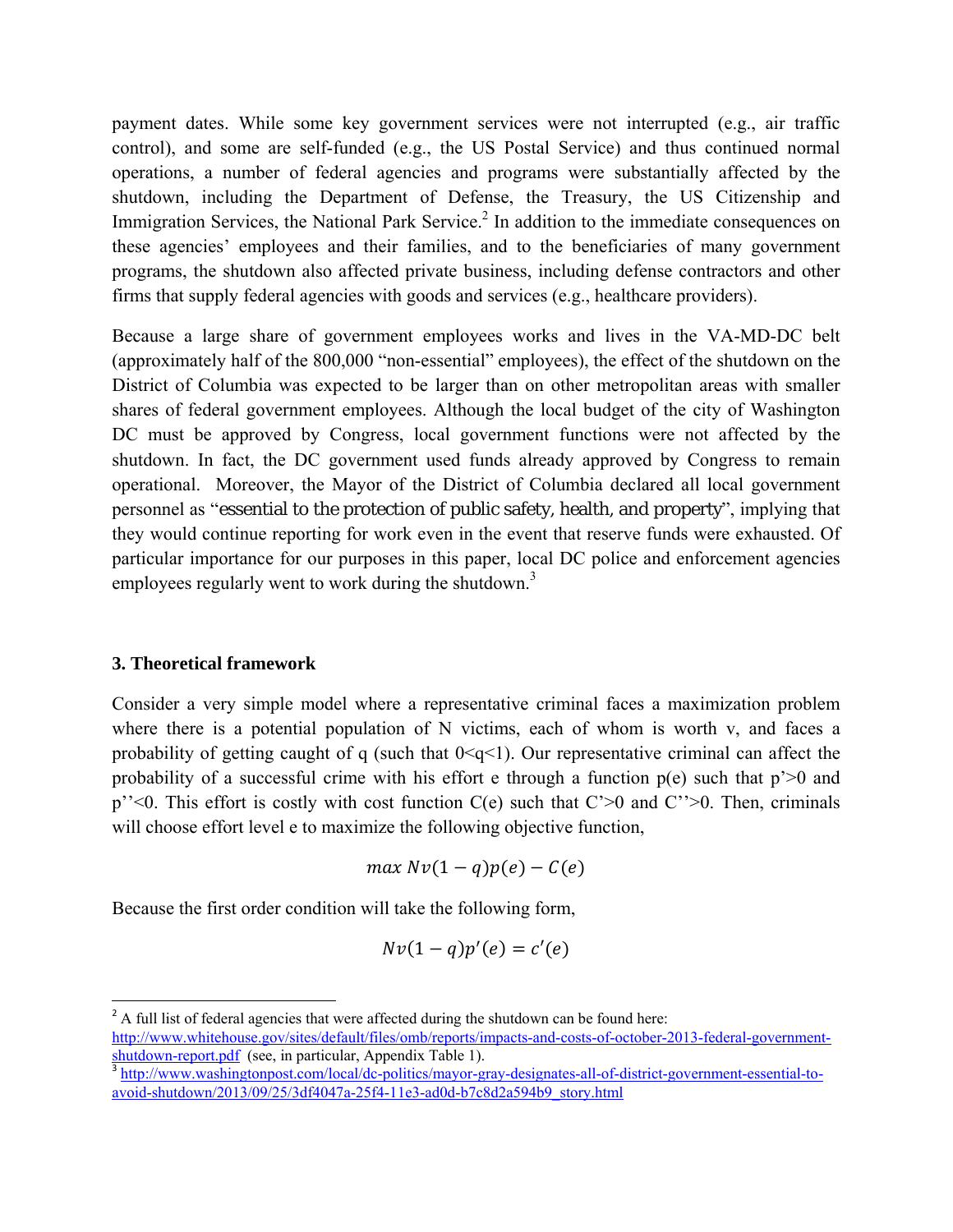It is easy to see that if N goes down, the left-hand side of the equation (the marginal benefit of effort) will diminish, and as a response the optimal amount of effort e will go down so that the marginal cost of effort equals the marginal benefit. This means that if N goes down the number of criminal offenses will also go down.

We can expand the simple model above and allow the criminal to divide his wrongdoing into two activities 1 and 2 where the potential number of victims differs and they are equal to M and S, respectively. If nothing else changes (i.e., the p and C functions remain as before), then the objective function of the criminal will now look like,

$$
\max Mv(1-q)p(e1) + Sv(1-q)p(e2) - C(e1+e2)
$$

with respect to her effort e1 and e2. It is easy then to observe that the first order conditions will take the following form

$$
Mv(1-q)p'(e1) = c'(e)
$$

and

$$
Sv(1-q)p'(e2)=c'(e)
$$

Assuming that the marginal cost of effort is the same for crimes 1 and 2, then the criminal will choose to allocate efforts e1 and e2 such that the two marginal benefits are equal to each other such that

$$
Mv(1-q)p'(e1) = Sv(1-q)p'(e2)
$$

and it follows that

$$
Mp'(e1) = Sp'(e2)
$$

Therefore in the optimum it is easy to observe two direct implications of an exogenous decrease in M (the number of potential victims of type 1 crime). First, the sum of  $e1+e2$  will decrease, and the number of criminal acts will go down as the overall marginal benefit of crime has gone down. Second, if the marginal benefit of one type of crime goes down relatively more than the other (i.e., the change in M is larger than the change in S, or M/S goes down), the criminal will decrease effort e1 and increase effort e2. This means that the number of offenses in crime 2 will increase less than the number of offenses in crime 1 will decrease.

In our context, N is the overall population of Washington DC, M is the population during the day hours and S is the population during the night hours. The shutdown has reduced N, mainly because of a reduction in M. It is important to note that q in our model is the probability of getting caught and that this did not change during the shutdown and therefore that remains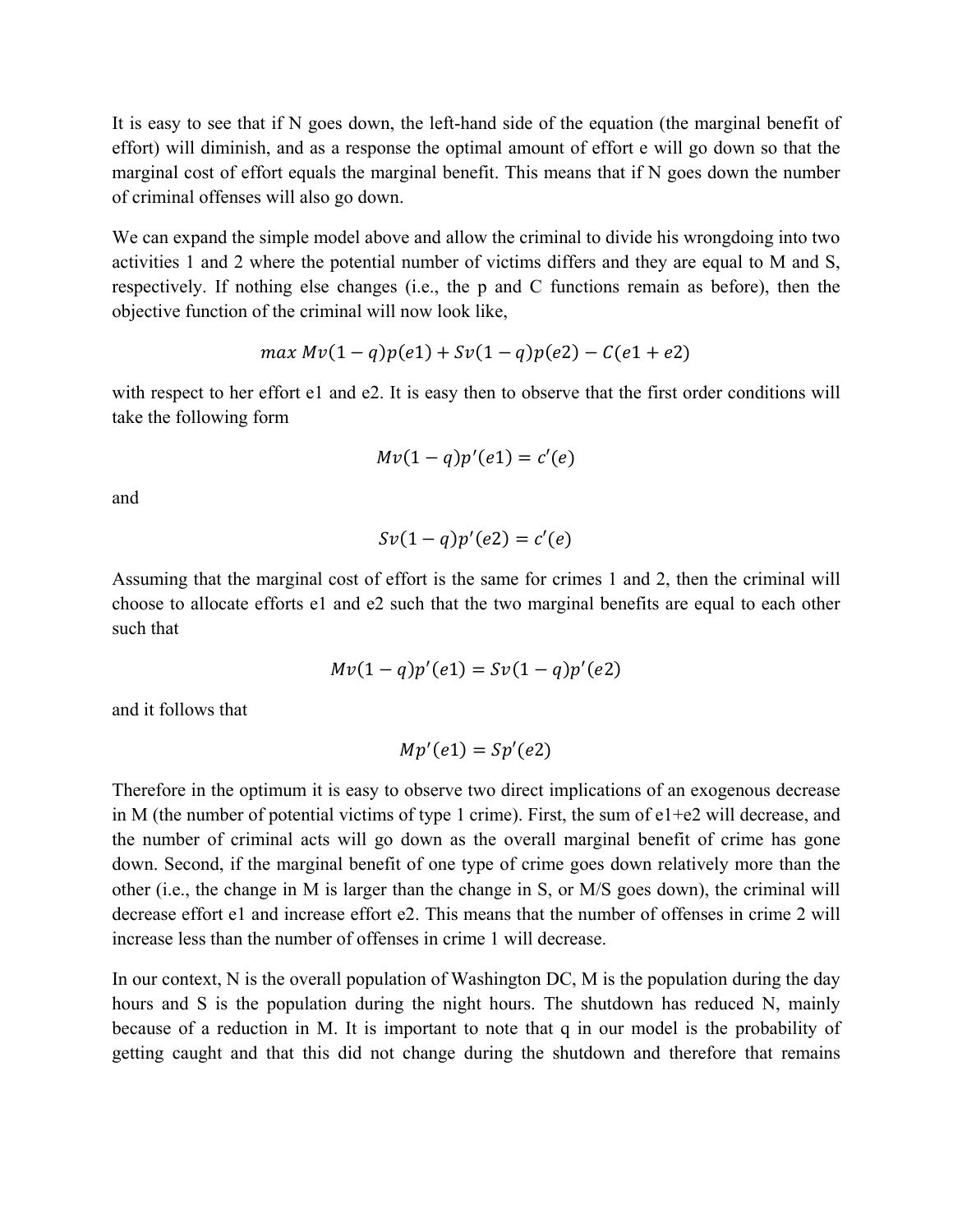constant, that is, the supply function of crime was unaffected.<sup>4</sup> Thus, in the light of the model above, we have two empirically testable implications:

*Implication 1:* The shutdown caused an overall reduction in the number of criminal acts.

*Implication 2:* The shutdown caused a decline in criminal acts during the day hours and an increase in criminal acts during the night hours, with the former effect being larger in magnitude than the latter.

These two testable implications represent the basis of our empirical analyses. In the next section we describe the nature of our data, our empirical methodology and the institutional details behind our natural experiment.

## **4. Data and Empirical Strategy**

## **4.1. Data**

The data used in this study come from two main sources. The first data set provides information on monthly traffic at the state level and it comes from the Federal Highway Administration at the U.S. Department of Transportation.<sup>5</sup> These data provides traffic volume in a monthly report based on hourly traffic count data reported by each state. These data are collected at approximately 4,000 continuous traffic counting locations nationwide and are used to estimate the percent change in traffic for the current month compared with the same month in the previous year. Estimates are re-adjusted annually to match the vehicle miles of travel from the Highway Performance Monitoring System and are continually updated with additional data. The data also breaks total number of miles driven by whether these are urban or rural miles driven. We use urban miles (there are no rural miles for Washington, DC), and our data include 1,581 month\*state data points from August 2011 to February 2014. Table 1 provides summary statistics of these data that we will use in our empirical analysis to demonstrate that commuting traffic went down due to the government shutdown during October 2013.

The second type of data that we use in our empirical analysis consists of crime statistics that we obtained from the Washington DC Police Department and the Baltimore Police Department for the cities of Washington DC and Baltimore, respectively. The data span the period between 8/1/2012 and 2/28/2014.

These data detail all crime and specify exact location, exact time and day as well as type of crime. Table 2 shows summary statistics on daily criminal activity in the two cities, overall as well as by time of day, workdays/weekends, and by crime category.

<sup>&</sup>lt;sup>4</sup> http://www.washingtonpost.com/local/dc-politics/mayor-gray-designates-all-of-district-government-essentialto-avoid-shutdown/2013/09/25/3df4047a-25f4-11e3-ad0d-b7c8d2a594b9\_story.html<br>
<sup>5</sup> http://www.fhwa.dot.gov/policyinformation/travel\_monitoring/tvt.cfm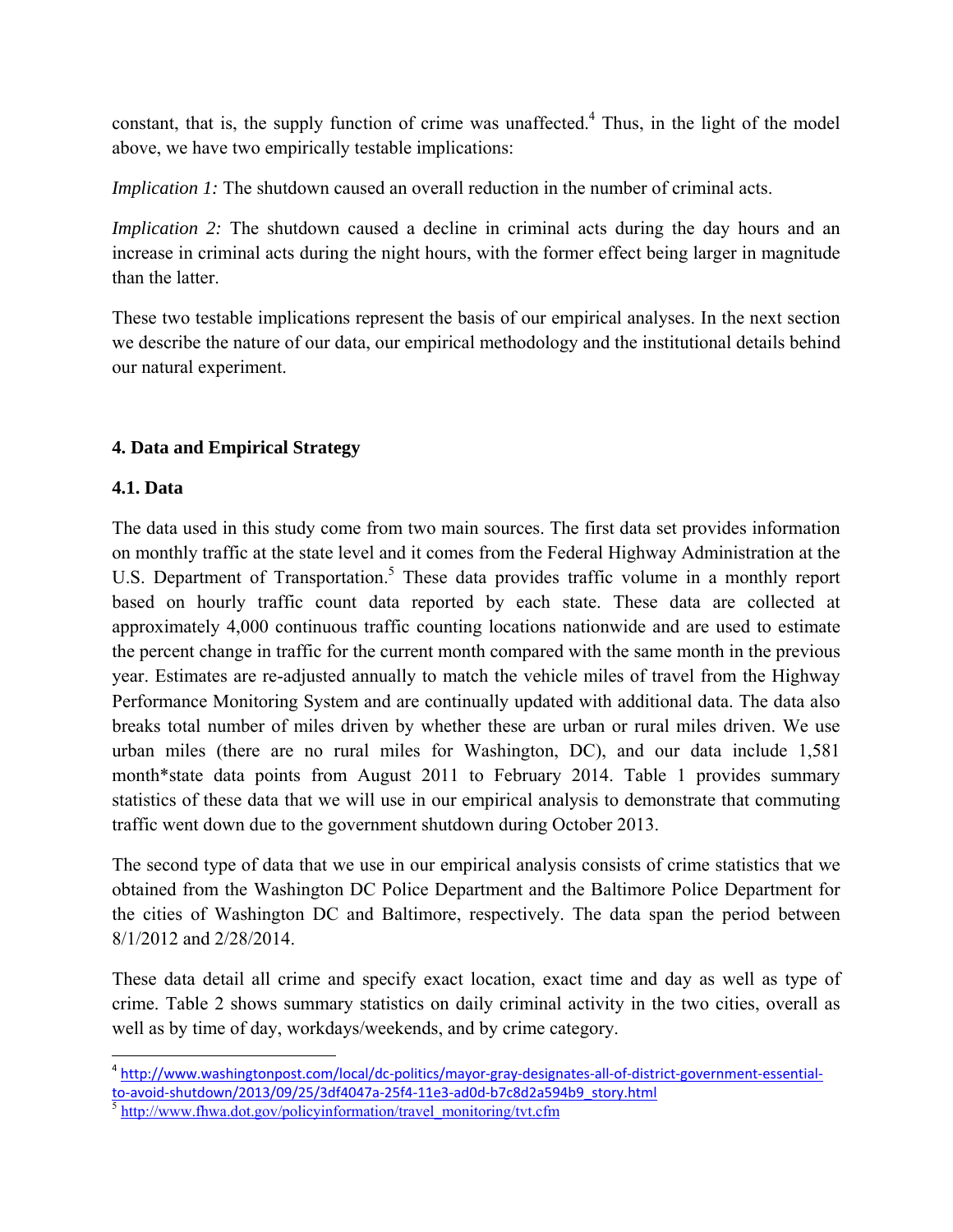#### **4.2 Empirical Strategy**

We employ a difference-in-differences strategy using the city of Baltimore as a control group. Baltimore is often used as a comparison for Washington, DC because the two cities share some key demographics<sup>6</sup> and are located in proximity of each other (40 miles apart) without being immediately adjacent. In our context, the physical distance between the two cities lessens the concern that the shutdown had a direct effect on Baltimore.<sup>7</sup>

In our analyses, we estimate the following econometric model:

$$
Y_{it} = \alpha + \beta \text{Shutdown}_{it} + \delta \text{DC*Shutdown}_{it} + \gamma_i + \mu_{y(i)} + \theta_{m(i)} + \lambda_{w(i)} + \chi_{d(i)} + \tau_i t + u_{it}
$$
 (1)

In model (1), *t* denotes days (from  $8/1/2012$  through 2/28/2014),  $Y_{it}$  is the number of crimes in city *i* (DC or Baltimore) on date *t*, *Shutdown* is an indicator equal to 1 for *t* between 10/1/2013 and 10/16/2013 (extremes included), and 0 otherwise. Our controls include city fixed effects (γ*i*), year fixed effects ( $\mu_{\nu(i)}$ ), month fixed effects ( $\theta_{m(i)}$ ), week fixed effects ( $\lambda_{\nu(i)}$ ), and day-of-theweek fixed effects  $(\chi_{d(i)})$ . To rule out that any results are due to differences in city trends predating the shutdown, we also include city-specific time trends  $(\tau_i)$ . This relaxes the "common trends" assumption allowing crime to follow non-parallel trajectories in the two cities (Angrist and Pischke 2014, Chapter 5). The coefficient on the *DC\*Shutdown* interaction term, δ, is the difference-in-differences estimator, measuring the differential change in criminal activity during the shutdown period in DC compared to Baltimore. The standard errors are clustered on citymonth (Bertrand, Duflo and Mullainathan 2004).

Given the very rich set of time dummies, and the city-specific trends included in the model, identification rests on an assumption of no contemporaneous city-level shocks that are concurrent with the Government shutdown and correlated with crime outcomes.

In addition, we exploit variation across days of the week and time of the day with varying propensities for being affected by the shutdown. Specifically, we estimate a version of model (1) separately for weekdays and weekend days, and for office hours (9AM-5PM), evening (5PM-2AM) and night hours (2AM-9AM). This is equivalent to estimating triple-difference regressions, based on the premise that the shutdown had a larger impact on effective population

 <sup>6</sup> Based on Census data, in 2013 Washington, DC had a total population of 646,449, with 49.5% African American, 10.1% Hispanic or Latino, and 35.8% White; in the same year, Baltimore had a population of 622,104, with about 63% African American, 4.6% Hispanic or Latino, and 28.3% White.

<sup>7</sup> For example, Loftin, McDowall, Weirsema and Cottey (1991) examined the impact of changes in gun control policies in DC comparing downtown DC to its close-by suburbs within DC and finding a big impact of such laws. Nevertheless, Britt, Kleck and Bordua (1996) argued that even after adjusting for observables these were not comparable, and used the city of Baltimore as control group finding no impact of gun-control policies on crime.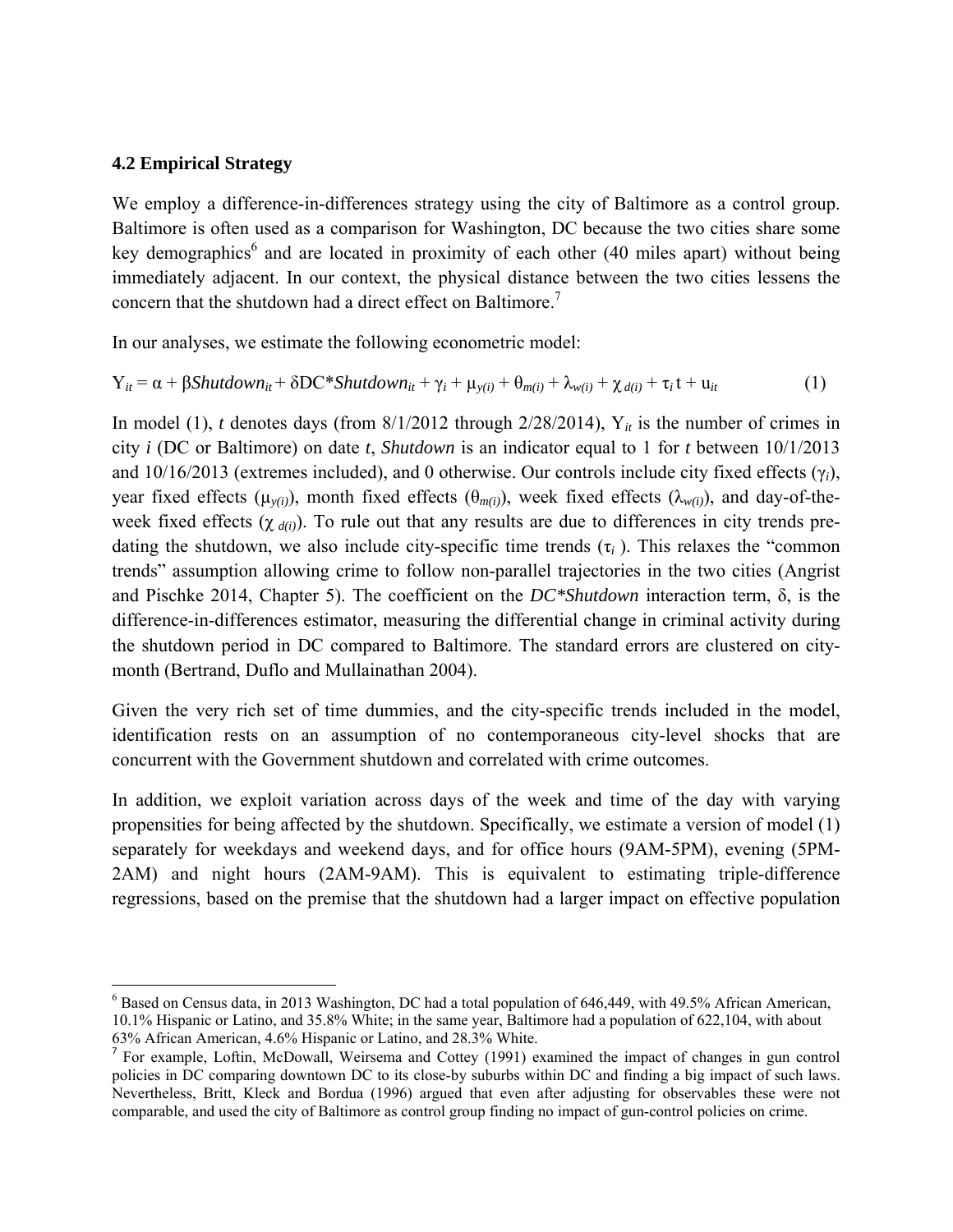in DC during office hours, arguably a smaller effect on weekends compared to weekdays, and little effect during the night hours. $8<sup>8</sup>$ 

#### **5. Results**

#### **5.1 First-stage**

A number of people commute into Washington, DC for work every day from nearby areas in Virginia and Maryland. According to recent estimates by the Census Bureau, the population of DC almost doubles during the day due to the inflow of commuters (79% increase; see US Census,  $2010$ . Ideally, we would like to gather precise evidence about the number of people physically present in Washington DC on a daily basis before, during and after the shutdown, and show that the daytime DC population was substantially smaller during the shutdown, as suggested by anecdotal evidence and popular press coverage.<sup>10</sup> Unfortunately, no data source exists that provides the actual number of commuters on a daily basis, or even the number of pedestrians walking around US cities. We are thus limited to using the amount of traffic at the state level by month (to the best of our knowledge and efforts, we do not know of and could not find traffic at the city level and/or day level). Fortunately, in the case of the District of Columbia the state and city limits are the same, and therefore we will not be adding any noise when estimating the impact of the government shutdown on urban traffic in Washington, DC.

Table 3 shows results of our first-stage when using urban traffic driven miles as the dependent variable. This table contains 5 different columns for which we always use a DC dummy, October 2013 dummy and the interaction of these two dummy variables. Column (1) does not include city fixed effects and therefore the DC dummy simply informs us that, not surprisingly, DC has much smaller levels of urban traffic than the 50 US states. The positive and significant coefficient on the October 2013 dummy indicates that, on average, traffic is more intense in October in all US states. The coefficient on the DC\*October interaction, however, is negative and strongly statistically significant, indicating that urban traffic declined in DC during the shutdown compared to other US states. Column (2) introduces city fixed effects and shows no change in the interaction coefficient. Columns (3) and (4) add year and month\*year fixed effects and show that the effect is still very robust. Finally, column (5) includes state\*month and year fixed effects thus allowing for seasonality patterns to vary across all states as well as for differences in levels

<sup>&</sup>lt;sup>8</sup> Substitution effects could also arise in the form of criminals traveling to other locations outside Washington DC to commit crimes. We are not exploring this possibility at this stage but we suspect the effect to be of second order. In fact, lower transportation costs and the reduced need to travel are thought to be among the reasons why criminals prefer to locate in large cities (Gleaser and Sacerdote 1999).

<sup>&</sup>lt;sup>9</sup> Note that despite Washington DC and Baltimore having roughly the same size (around 630,000 and 620,000 inhabitants respectively), the population of Baltimore City county increases its numbers by far less. McKenzie, Koerber, Fields, Benetsky, and Rapino (2013), Baltimore City County receives 100,000 workers on a daily basis and so given the population of Baltimore city this amounts to about 16%.

<sup>10</sup>http://lits-livingoncapitolhill-hell.blogspot.com/2013/10/government-shutdown-and-empty-streets.html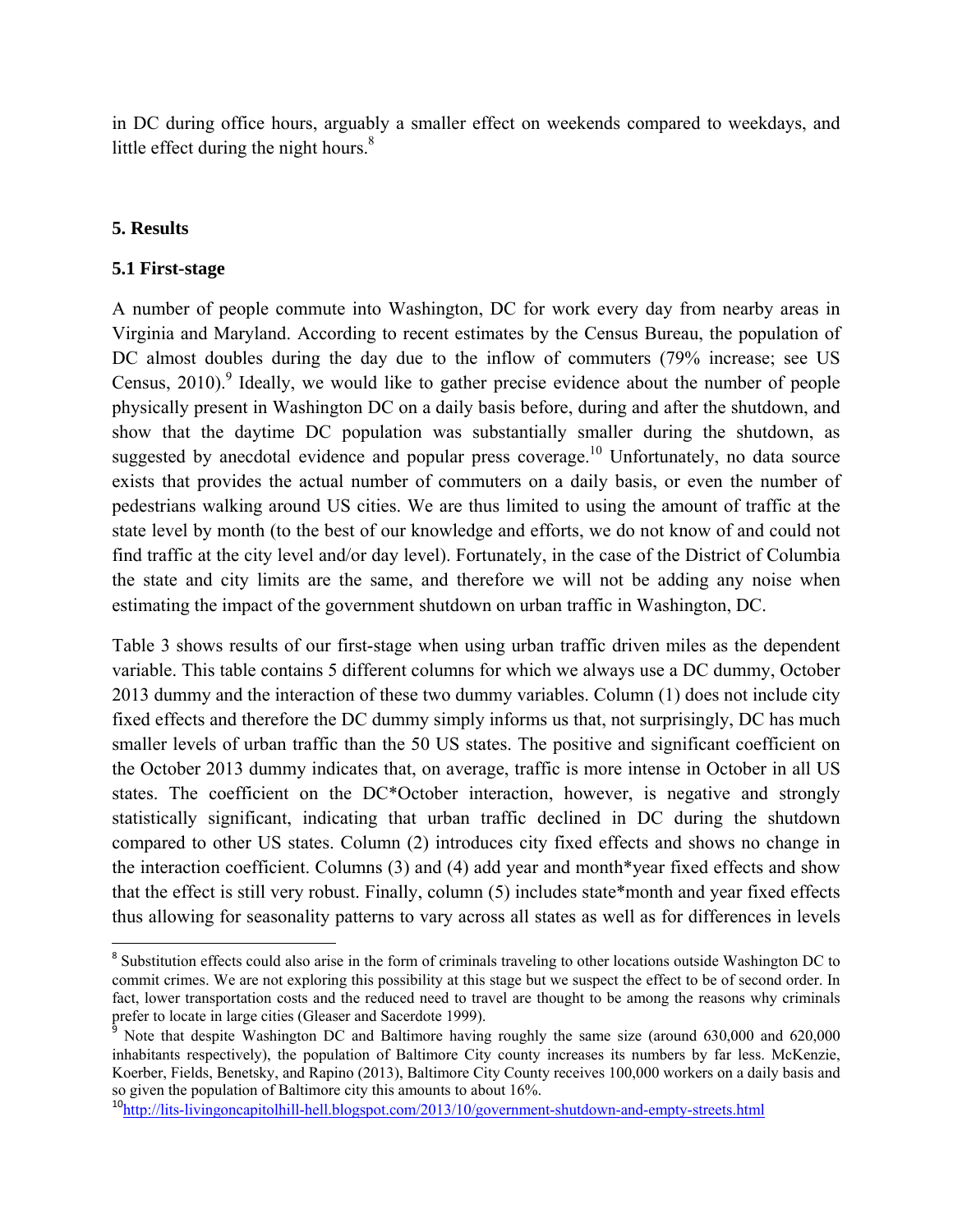across years. In this richer specification, our coefficient of interest drops from -126.6 (columns 1-4) to -58.1. Thus, our most conservative estimate indicates that the two-week long government shutdown was associated with about 58 million fewer urban miles driven in DC in the month of October 2013, corresponding to 25 percent of the average number of urban miles typically driven in DC monthly (206 million; see Table 1). By simple extrapolation, we can estimate that the government shutdown may have decreased traffic by close to 50% during the two weeks that it was in place.

#### **5.2 Main Results**

Our main results are reported in Table 4. The specification in column (1) includes city and time fixed effects (as described in section 4.2), whereas column (2) reports results from estimation of our econometric model that also includes city-specific time trends. The estimated effect of the shutdown is similar in both columns: we estimate a decline by 2.2 ( $p<0.05$ ) in column (1) and a decline by 2.5 ( $p<0.1$ ) criminal acts per day in DC during the shutdown, corresponding to 2.3%-2.6% of the mean. In column (3) we focus on assaults, burglaries and thefts, finding an estimated coefficient of -2.7 (p<0.05), corresponding to a 2.8% decline. We thus find corroboration for our Hypothesis 1 that the overall decline in the effective population of Washington DC during the shutdown caused a reduction in criminal activity.

As outlined above, the main way in which the shutdown reduced the effective population of Washington, DC was through reducing the number of people who commuted to DC to work (decline in M in the theoretical model of section 3). This implies that if the reduction in crime that we detect is indeed due to the shutdown, we should observe a larger decline during work hours. Column (2) of Table 5 shows results from our fully-specified regression (i.e., including city-specific time trends) but limited to crimes committed during office hours, i.e. between 9AM and 5PM; column (5) shows the same limited to assaults, burglaries and theft. The results indicate that the drop in crime associated with the shutdown was particularly large during the day hours: crime declined by about 4 units per day  $(p<0.01)$ , corresponding to a 9% reduction, or more than  $\frac{1}{2}$  of one standard deviation.

#### **5.3 Substitution Effects**

With opportunities to commit crimes dropping dramatically during the day hours due to the reduced population, the marginal benefit to committing crimes experienced a relative increase at other times, namely during the night hours. The simple theoretical framework outlined in Section 3 implied that criminals would choose to reallocate their effort away from the day hours and toward the evening and night hours. Consistent with our hypothesis, we find that crime indeed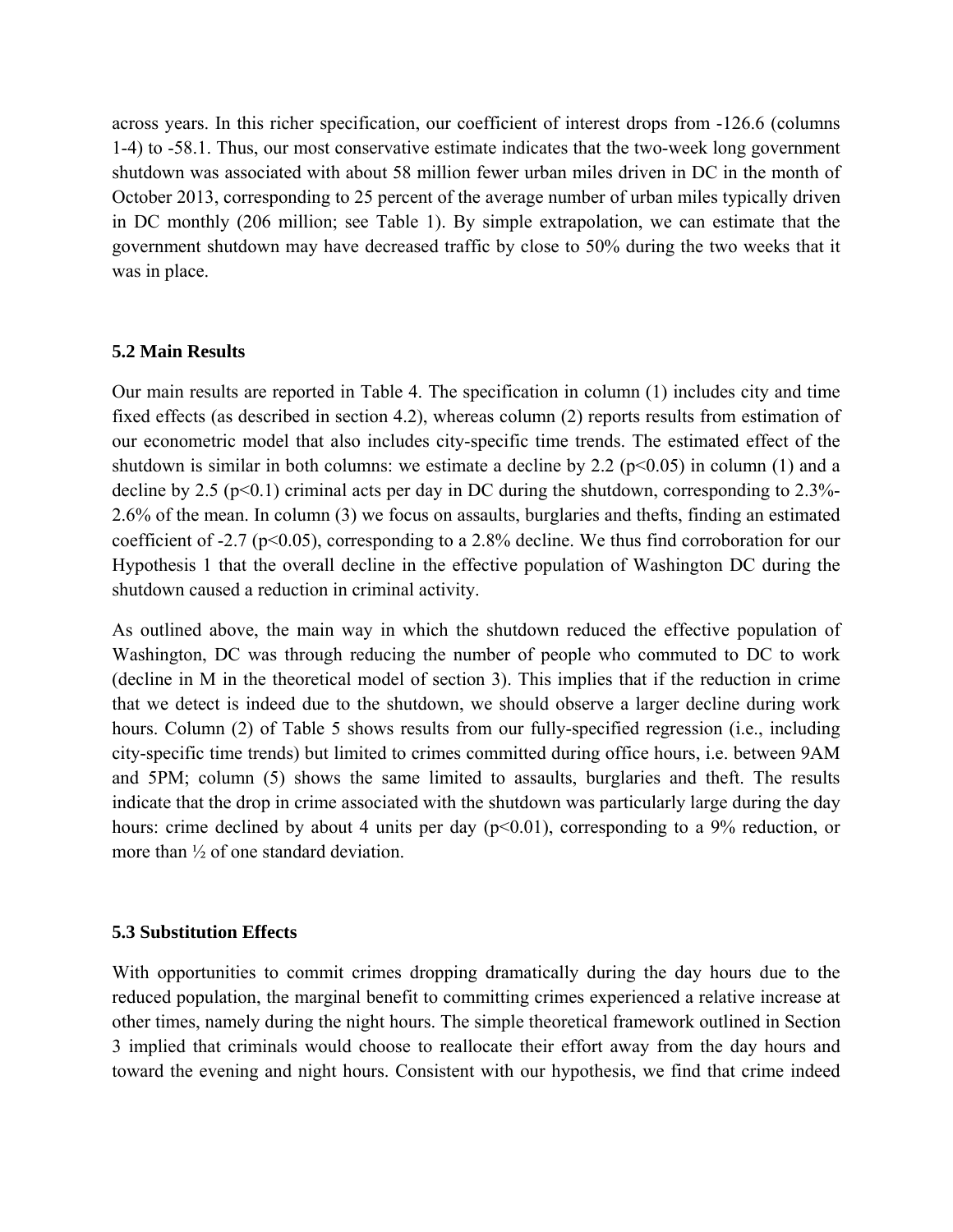increased in Washington DC during the shutdown between 5PM and  $2AM<sup>11</sup>$  As shown in columns (3) and (6) of Table 5, we estimate that crime went up by about 2 units ( $p<0.1$ ) per day in the evening and night hours, corresponding to a 5.3% increase. As for the early morning hours  $(2AM - 9AM)$ , we find a small, negative effect: -0.9 (p<0.1) in column (1) and -0.6 (p>0.15) in column (4). Thus, our Hypothesis 2 that crime declined more during the day than it increased during the night (because S from the theoretical model stayed the same or declined less than M) is also verified in the data.

Following the same logic, in Table 6 we look separately at workdays and weekends. We find that the decline in crime was concentrated during workdays. As reported in columns (1) and (3), we find that crime declined by about 4 units per day during workdays ( $p<0.05$  in column (1) and  $p<0.01$  in (2)). The results in columns (2) and (5), on the other hand, indicate that crime on average increased during weekends by around 2 units per day, although the estimates are not statistically significant  $(2.5, p>0.25$  in column  $(2)$  and 1.8,  $p>0.4$  in column  $(4)$ ).

#### **5.4 Placebo Test**

The patterns we uncovered and described above, with crime declining during times when the shutdown had the largest effect on population size and staying roughly constant or increasing at other times, are consistent with our hypotheses and, in our view, not likely to be "accidental". Nonetheless, we performed a placebo test where we redefine the "shutdown" to take place one year earlier, i.e. between October 1 and October 16 2012 and estimated the same regression as in model (1). As shown in column (4) of Table 4, the estimated coefficient on the interaction DC\*Shutdown<sup>2012</sup> is small in magnitude, 0.08 and is not statistically significant (p>0.9).

#### **5.5 Alternative Explanations**

In this section, we discuss potential alternative explanations for our results. First, an alternative model of criminal behavior is one where criminals have some "target" in mind. They may focus on a specific number of crimes per day or per week, or a specific value per day or per week. If this were true, criminal offenders would supply effort until they achieve their target regardless of their marginal benefit and their marginal cost per committed crime. However, our results allow us to rule out these "target" explanations. In fact, if criminals aimed to commit a given number of crimes per day/week, this would imply no change in the total number of crimes committed during the government shutdown. The results also rule out the hypothesis that criminals have an earnings target. The fact that the total number of crimes overall went down, with a decline in crimes during work hours and a (smaller) increase in the evening and night hours is consistent

 $11$  We use 2 am cutoff because that is the time when bars and clubs close at night in both Washington DC and Baltimore.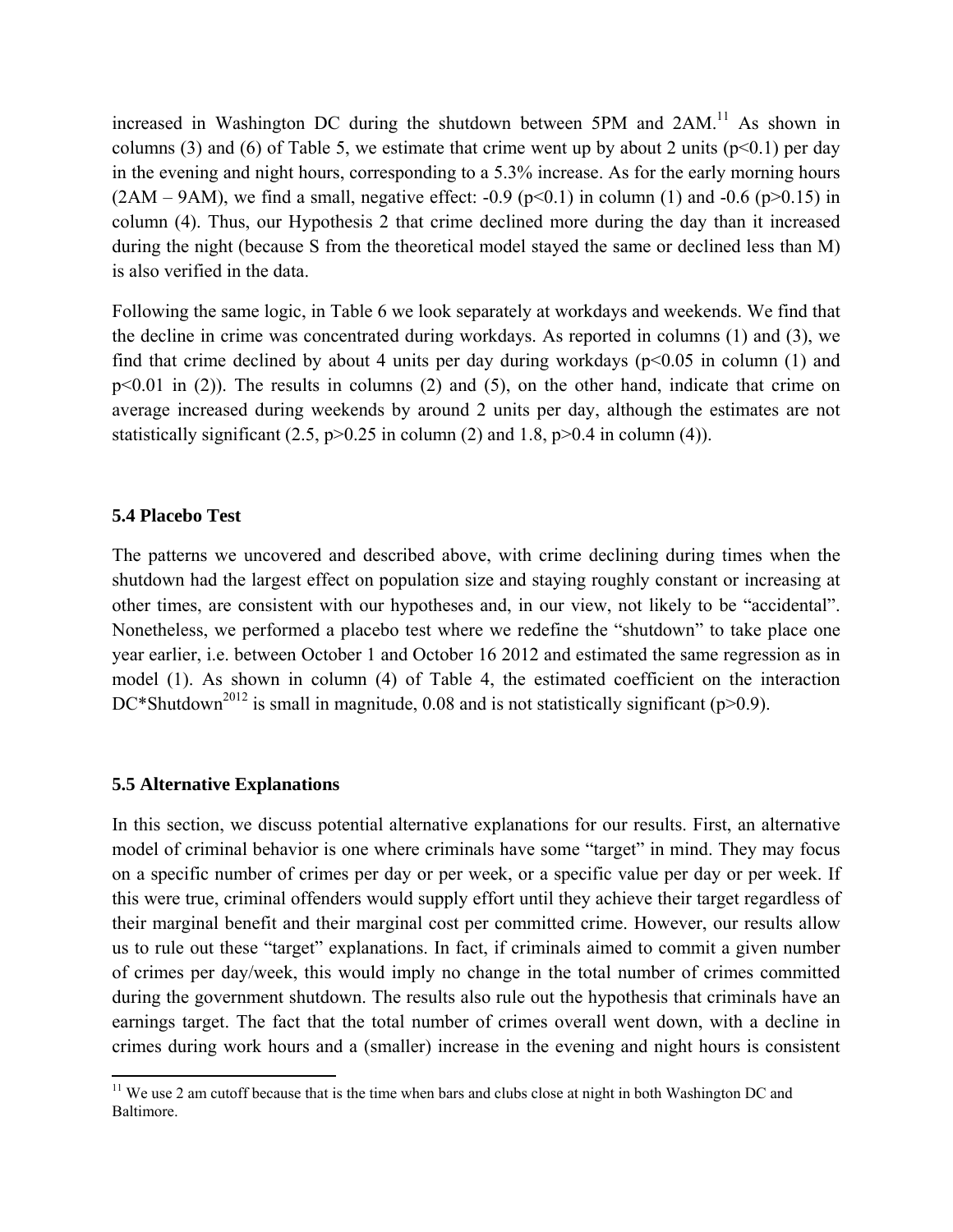with the standard model we proposed in section 3 but inconsistent with an earnings target model. In fact, under an earnings target model, the smaller increase in evening crimes would suggest that these crimes are more profitable than the morning ones. Then this would call into question why criminals do not concentrate their criminal activity from 5 pm to 2 am in the first place, since they would be able to achieve their goal faster and at a lower personal cost.

Another potential explanation is that the decrease in total crime came from crimes committed by casual offenders. These are not necessarily professional criminals and therefore our results might have little to say about the labor supply decisions of "career" criminals. This explanation would imply that our result is a compound of extensive (more or less criminals) and intensive (number of crimes committed per criminal) margins. Even though we cannot rule the fact that an adjustment occurs along both margins, the fact that we observe within-day temporal crime displacement from morning to evening crimes suggests that the reduction in the number of casual offenders is offset by the increase in the number of hours worked by "full-time" criminals. In a nutshell, although we cannot rule out this explanation, we are confident that this explanation is not driving our results.

Finally, another potential explanation is geographical crime displacement. Crime may have decreased in DC but increased in neighboring cities and suburbs. Wright and Decker (1997) through a number of interviews found that individuals rarely ever travel far to offend, and therefore we concentrate our efforts in obtaining daily crime data for Alexandria in Virginia and Montgomery County in Maryland. Data in these locations are not as readily available as they were in Washington DC and Baltimore, so we are forced to restrict our analysis to shorter time periods. Specifically, we were able to obtain crime data for Alexandria (VA) for September, October and November of 2012 and 2013, whereas Montgomery Country (MD) data were only available for September, October and November of 2013. Table 7 shows results of comparing the evolution of crime during the government shutdown in these locations relative to Baltimore. If displacement occurred we would observe that crime increased in these locations (while it decreased in DC). In column (1) of Table 7, we show that if anything crime went down in Alexandria. This is perhaps driven by the fact that Northern Virginia is also home to a lot of federal government agencies and potentially de facto population also went down. In column (2), we repeat the same exercise with crime data from Montgomery County in Maryland (immediately north of DC). Unfortunately, the data are limited to only three months in 2013, so we are left comparing those months with crime events in Baltimore during the same period of time for a total of only 182 daily observations. Although the sign of the estimated coefficient is positive, the standard error is large and thus we find no statistically significant change in crime.

We are only left to examine whether our finding is result of a mechanical countercyclical relationship between Baltimore and DC. Because the two cities are close to each other, one may argue that criminals in the area switch back and forth between these two conveniently located and connected cities of roughly the same size. To dissipate this type of concerns, we have repeated our analysis using Philadelphia, PA as control city. Despite the fact that Philadelphia is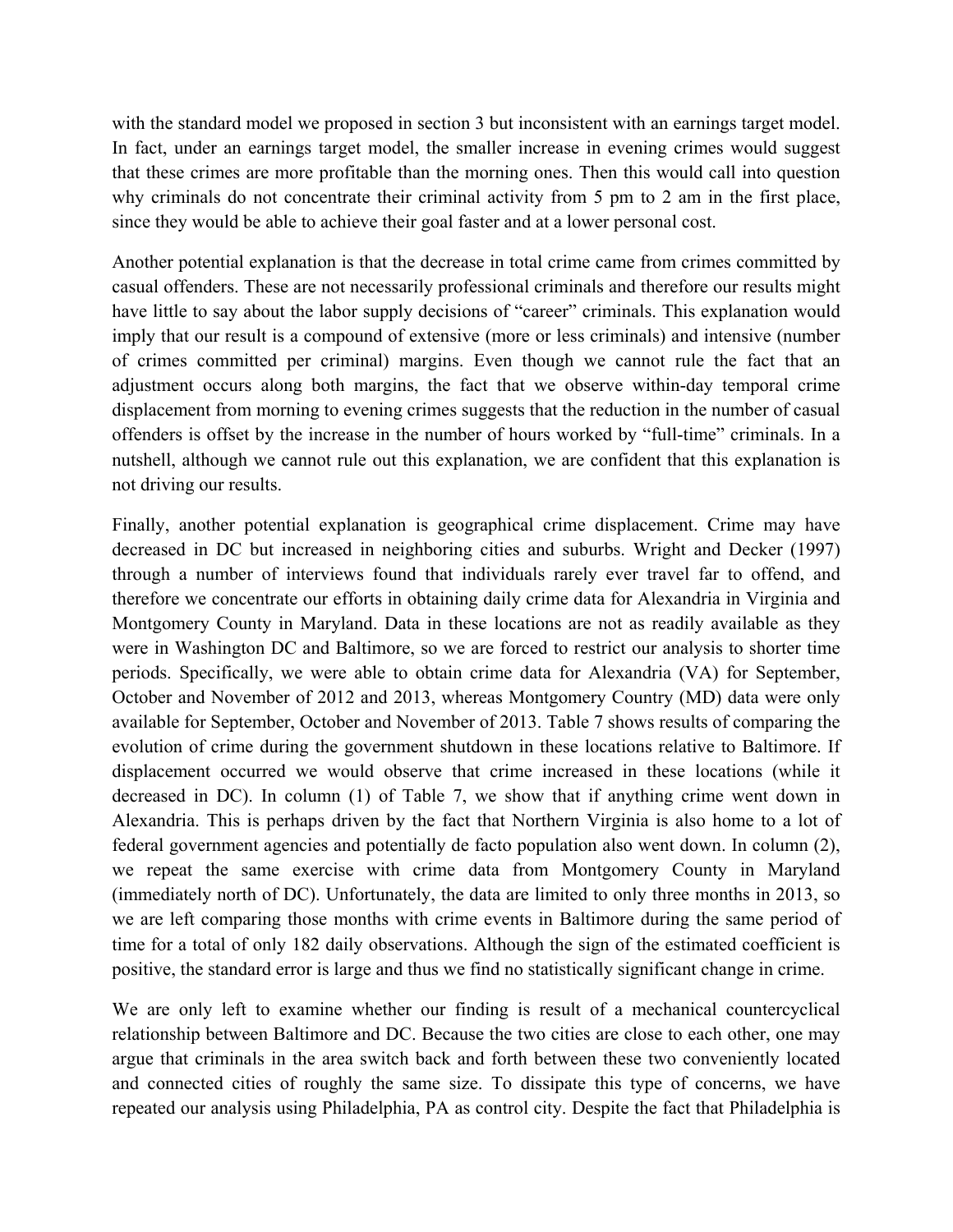substantially larger in population size and therefore average daily crime numbers, it is still located close enough that differences in weather and seasonality are not likely to play a role. Column (3) of Table 7 shows that results are qualitatively the same (same sign and same statistical significance), and even stronger in magnitude.

We want to end this section highlighting that our source of exogenous variation is on the population size and density, holding everything else constant, due to the shutdown of the US federal government in October 2013. The fact that no change in law or enforcement occurred during this time allows us to identify the shape of labor supply function of criminals and temporal displacement. A similar event is difficult to find in the literature because ours is a temporary change, with no impact on long-run enforcement or punishment. This attenuates concerns regarding the role of dynamics (McCrary 2010) and allows for a safer static interpretation of our findings. The fact that our treatment period rests in between control periods (prior to October 1<sup>st</sup> and after October 16<sup>th</sup> 2013) also helps us level changes in behavior during the shutdown against potential changes in behavior occurred after the shutdown.

A different interpretation of our results is that the victimization rate (probability of becoming a victim) goes up because density goes up. Although we do not know for sure how many government workers stopped commuting into DC during the shutdown, the fact that the victimization rate went up seems very likely to be the case and we do not oppose this interpretation consistent with Jacobs (1961) and Glaeser (2011). Our goal in this paper is to estimate the effect of an exogenous drop in daytime population on crime, and the criminals' ability to substitute criminal activity between time of the day and days of the week. Our findings help to characterize other findings in the literature regarding time, geographical, and crime type displacement without having to pay much attention to dynamic considerations.

#### **6. Discussion and Conclusions**

We used the government shutdown of 2013 as a source of plausibly exogenous variation in effective population size and density in the city of Washington DC, and estimated its effect on criminal activity. Evidence from media reports corroborated by our own analysis of traffic data indicates that the effective population of Washington, DC was considerably reduced during the shutdown period. At the same time, other, supply-side determinants of crime were unchanged, including the criminal population, laws, and law enforcement presence.

We found that crime dropped by 3% on average during the shutdown. More precisely, crime dropped 9% during the day hours, when the effective population of Washington, DC declined the most due to the government shutdown. The effect is large, corresponding to about  $\frac{1}{2}$  of one standard deviation. This indicates that demand-side factors such as population are important determinants of criminal activity, confirming earlier results from Jacobs (1961) and Gleaser and Sacerdote (1999). Our evidence though differs from theirs in that our results show that a decrease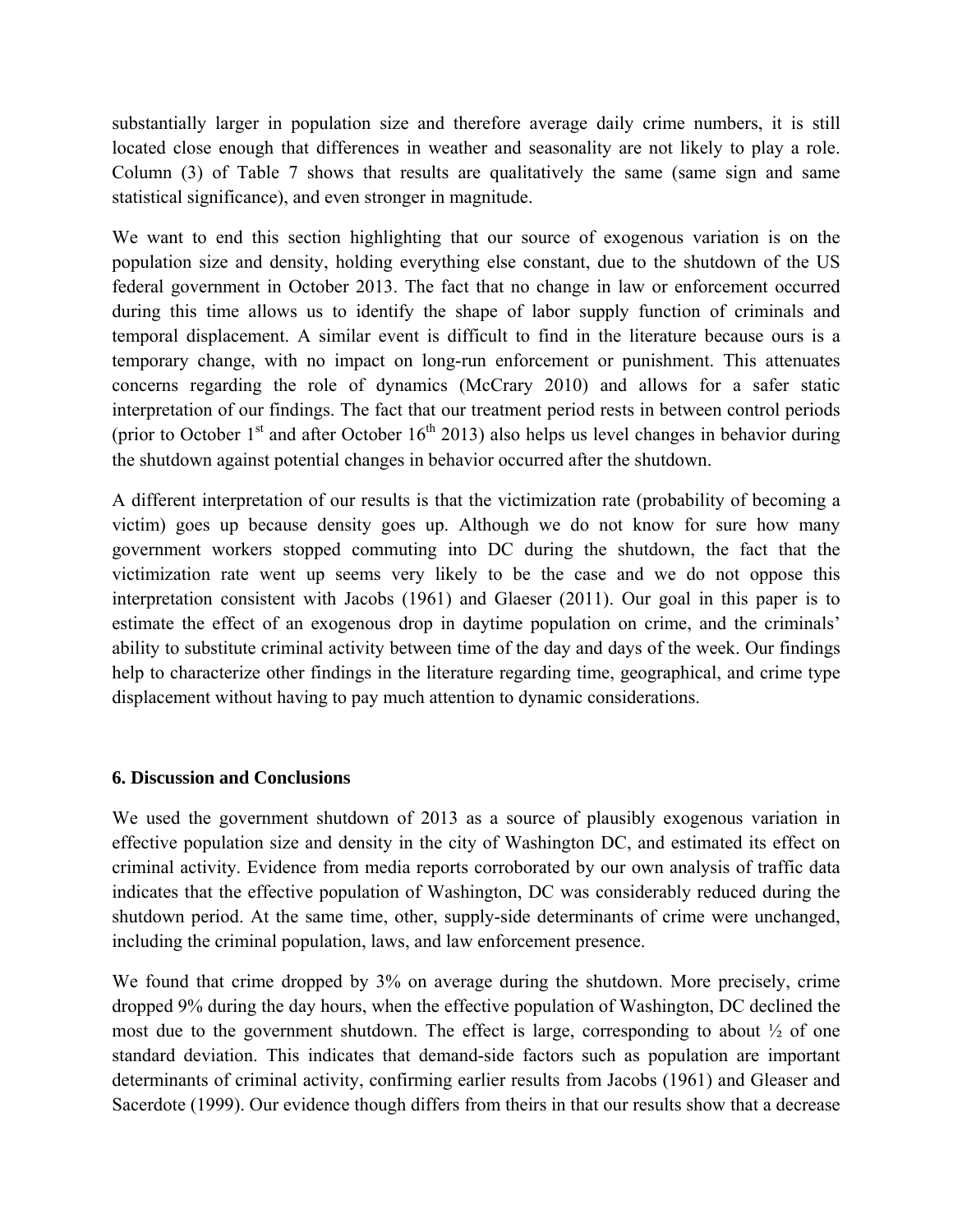in population decreases the total number of crime, but it is inconclusive of whether it potentially increased the victimization rate. Because we observe an exogenous shock inward of the demand function for crime, our result is evidence that the labor supply curve of criminals is upwardsloping and not infinitely inelastic as some studies have suggested in the past (see Erlich 1996 for an early literature review).

We also found that criminals reacted to lower population density by increasing their labor supply (of crime) at times of the day and days that did not suffer an exogenous decrease in the value of their marginal effort, thereby attenuating the magnitude of the direct effect. Specifically, we estimate a 5% increase in criminal activity during the night. Combined with the direct effect described above, this is evidence that criminals reallocated their efforts away from the day hours, when the marginal return dropped, toward the night hours. Also, overall, crime declined during workdays whereas it increased during weekends (although the latter effect was not statistically significant at conventional levels).

Our findings have implications for public policy, specifically for law enforcement agencies. Criminal activity responded to the large and unexpected shock to the effective DC population caused by the shutdown in a way that is consistent with standard economic theory. Crime declined during the day, but criminals rationally reallocated their efforts so that crime increased during the night hours. A reallocation of police across shifts might have prevented crime from increasing so much during the evening hours. This is the most immediate policy implication of our findings. Given the exogenous nature of the natural experiment that we exploited, we are fairly confident that the effects we estimated are causal, so that the lessons (at least directionally) generalize to other contexts where a city's effective population increases or drops substantially and temporarily due to an unexpected event (see Jacob et al (2007) for an example on severe weather conditions). Varying fines and punishments according to circumstances that increase opportunities to commit crime would also be possible strategies to neutralize the increased expected return to criminal activity. Similarly, our results have potential implications for zoning design and regulation (Twinam, 2014), as well as for policies encouraging potential victims to invest on precautionary behaviors as their availability may be an important determinant to final crime outcomes (Van Ours and Vollaard, 2014). Future research should then look for instances and events that provide plausible exogenous variation on the demand side of the market for crime (a la Becker 1968 or Erlich 1996) and further study which of these factors are more likely to lower crime and which type of crime is more sensitive to policy design.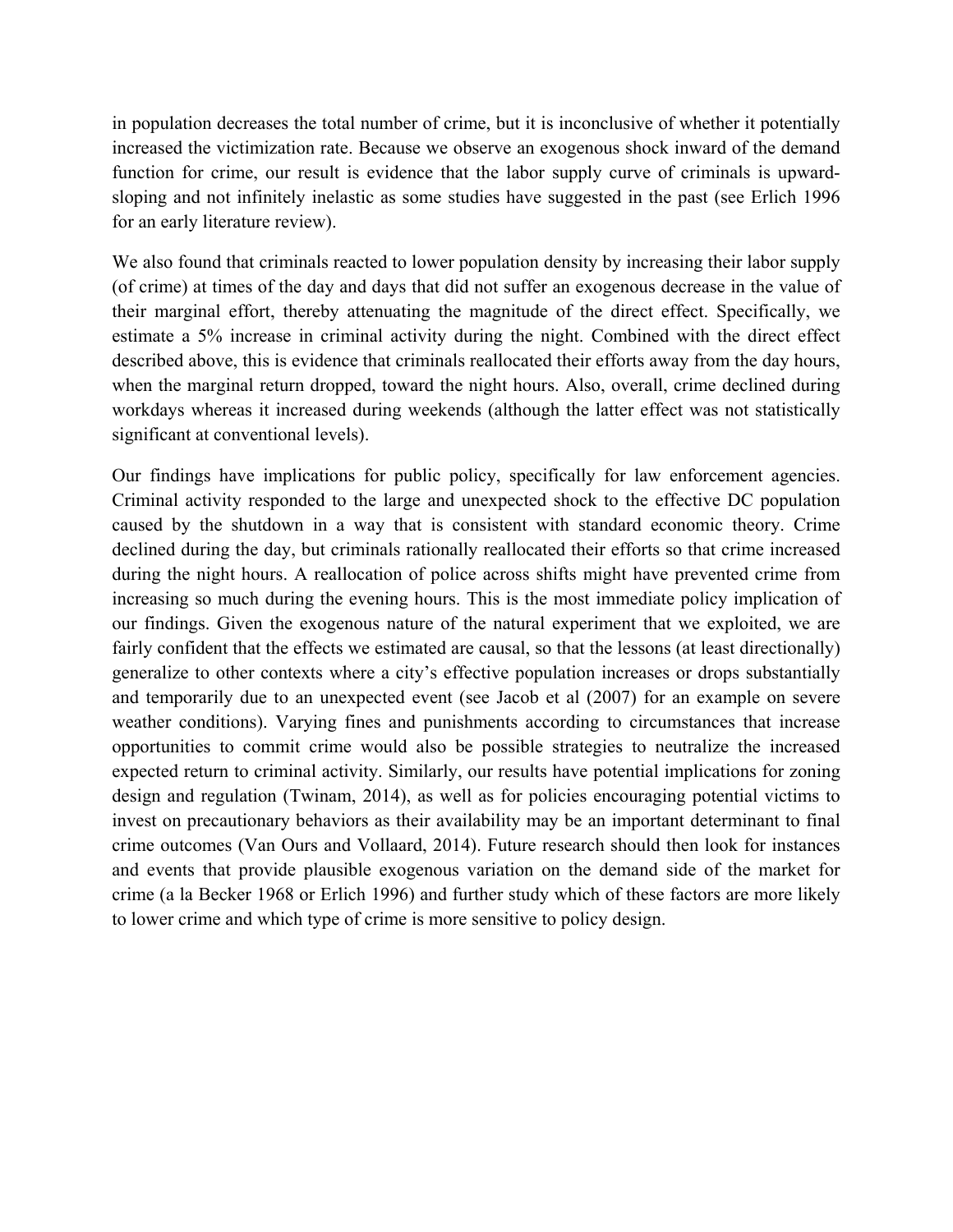#### **References**

Angrist, Joshua and Steve Pischke. 2014. "Mastering 'Metrics: The Path from Cause to Effect". Princeton University Press.

Becker, Gary. 1968. "Crime and Punishment: An Economic Approach," *Journal of Political Economy*, Vol. 76, No. 2, pp. 169-217.

Black, Dan and Daniel Nagin. 1998. "Do 'Right-to-Carry' Laws Deter Violent Crime?" Journal of Legal Studies. 27:1, pp. 209–19.

Britt, Chester L., Gary Kleck, & David J. Bordua. 1996. "A Reassessment of the D.C. Gun Law: Some Cautionary Notes on the Use of Interrupted Time Series Designs for Policy Impact Assessment," 30 Law & Society Rev. 361.

Donohue, John and Steven Levitt. 2001. "Legalized Abortion and Crime." Quarterly Journal of Economics. 116:2, pp. 379 –420.

Donohue, John and Steven Levitt. 2004. "Further Evidence That Legalized Abortion Lowered Crime: A Reply to Joyce." Journal of Human Resources, 34(1).

Duggan, Mark. 2001. "More Guns, More Crime." Journal of Political Economy. 109:5, pp. 1086–114.

Erlich, Isaac. 1996. "Crime, Punishment, and the Market for Offenses," *The Journal of Economic Perspectives*, Vol. 10, No. 1 (Winter, 1996), pp. 43-67.

Glaeser, Edward. 2011. Triumph of the City: How our Greatest Invention Makes us Richer, Smarter, Greener, Healthier and Happier. Penguin Press.

Glaeser, Edward L., and Bruce Sacerdote. 1999. "Why is There More Crime in Cities?" Journal of Political Economy, Vol. 107, No. S6, pp. S225-S258.

Glaeser, Edward L., Bruce Sacerdote, and José A. Scheinkman. 1996. "Crime and Social Interactions," The Quarterly Journal of Economics, Vol. 111, No. 2, pp. 507-548.

Gould, Eric, Bruce Weinberg and David Mustard. 2002. "Crime Rates and Local Labor Market Opportunities in the United States: 1979–1991." The Review of Economics and Statistics, February 2002, 84(1): 45–61.

Harris, Keith. 2006. "Property Crimes and Violence in United States: An Analysis of the influence of Population density," International Journal of Criminal Justice Sciences, Vol. 1, Issue 2.

Jacobs, Jane, 1961. The death and life of great American cities. Random House.

Jacob, Brian, Lars Lefgren and Enrico Moretti, 2007. "The Dynamics of Criminal Behavior: Evidence from Weather Shocks," *Journal of Human Resources*, vol. 42(3).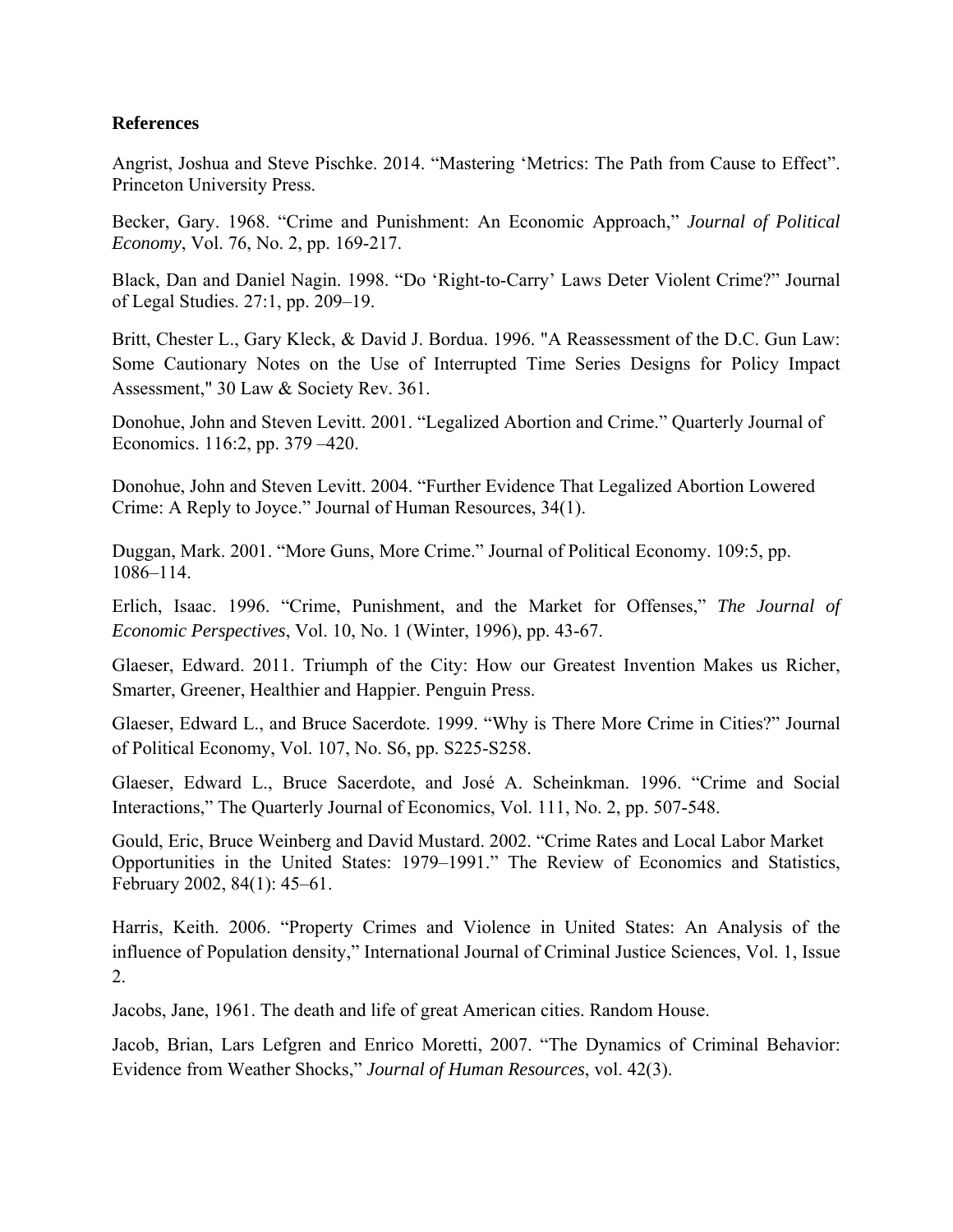Katz, Lawrence, Steven Levitt and Ellen Shustorovich. 2003. "Prison Conditions, Capital Punishment, and Deterrence." American Law and Economics Review. 5:2, pp. 318– 43.

Levitt, Steven. 2002. "Using Electoral Cycles in Police Hiring to Estimate the Effect of Police on Crime: A Reply." American Economic Review. September, 92, pp. 1244–250.

Levitt, Steven. 2004. "Understanding Why Crime Fell in the 1990s: Four Factors That Explain the Decline and Six That Do Not," The Journal of Economic Perspectives, Vol. 18, No. 1, pp. 163-190.

Loftin, Colin, David McDowall, Brian Wiersema, & TalbertJ. Cottey. 1991. "Effects of Restrictive Licensing of Handguns on Homicide and Suicide in the District of Columbia," 325 New England Journal of Medicine 1615.

Ludwig, Jens. 1998. "Concealed Gun Carrying Laws and Violent Crime: Evidence from State Panel Data." International Review of Law and Economics. September, 18, pp. 239–54.

McCrary, Justin. 2002. "Do Electoral Cycles in Police Hiring Really Help Us Estimate the Effect of Police on Crime? Comment." American Economic Review. September, 92, pp. 1236–243.

McCrary, Justin. 2010. "Dynamic Perspectives on Crime." Chapter 4 in Handbook of the Economics of Crime, Edward Elgar, 2010.

McKenzie, Brian, William Koerber, Alison Fields, Megan Benetsky, and Melanie Rapino. 2013. "Commuter-Adjusted Population Estimates: ACS 2006-10," US Census Bureau Working Paper.

Mocan, Naci and R. Kaj Gittings. 2003. "Getting Off Death Row: Commuted Sentences and the Deterrent Effect of Capital Punishment." Journal of Law and Economics. October, Forthcoming.

Twinam, Tate. 2015. "Danger Zone: The Casual Effects of High-Density And Mixed-Use Development on Neighborhood Crime," Working Paper University of Pittsburgh.

US Census Bureau. 2010. "Commuter-Adjusted Population Estimates: ACS 2006-10". Available at https://www.census.gov/hhes/commuting/data/daytimepop.html.

Van Ours, Jan C., and Ben Vollaard. 2014. "The Engine Immobilizer: A Non-Starter for Car Thieves." Forthcoming at *The Economic Journal*.

Vollaard, Ben. 2014. "Temporal displacement of environmental crime. Evidence from marine oil pollution." Working Paper Tilburg University.

Watts, Reginald. 1931. "The Influence of Population Density on Crime," Journal of the American Statistical Association, Vol. 26, No. 173, pp. 11-20.

Wright, Richard T. and Scott H. Decker. 1997. "Armed Robbers in Action: Stickups and Street Culture." Northeastern University Press.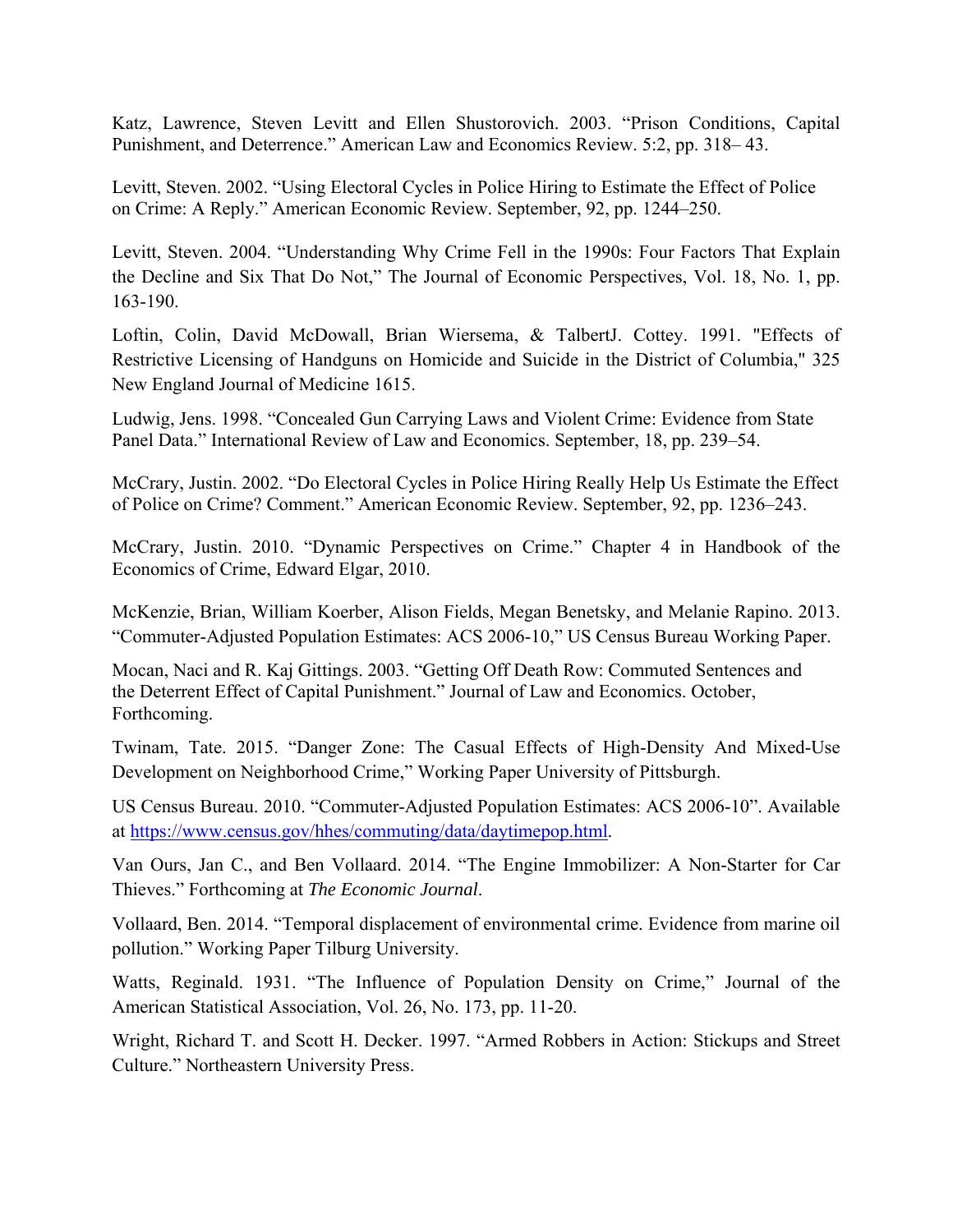# **Table 1. Monthly State Level Summary Statistics of Mileage x Cars**

| Urban Traffic Miles |       |       |           |     |            |
|---------------------|-------|-------|-----------|-----|------------|
|                     | Obs   | Mean  | Std. Dev. | Min | <b>Max</b> |
| <b>Whole Sample</b> | 1,581 | 2,484 | 3,237     | 86  | 21,204     |
| DC                  | 31    | 206   | 20        | 151 | 237        |
|                     |       |       |           |     |            |

**First Stage: Summary Statistics**

Source: US Department of Transportation, Federal Highway Administration http://www.fhwa.dot.gov/policyinformation/travel\_monitoring/tvt.cfm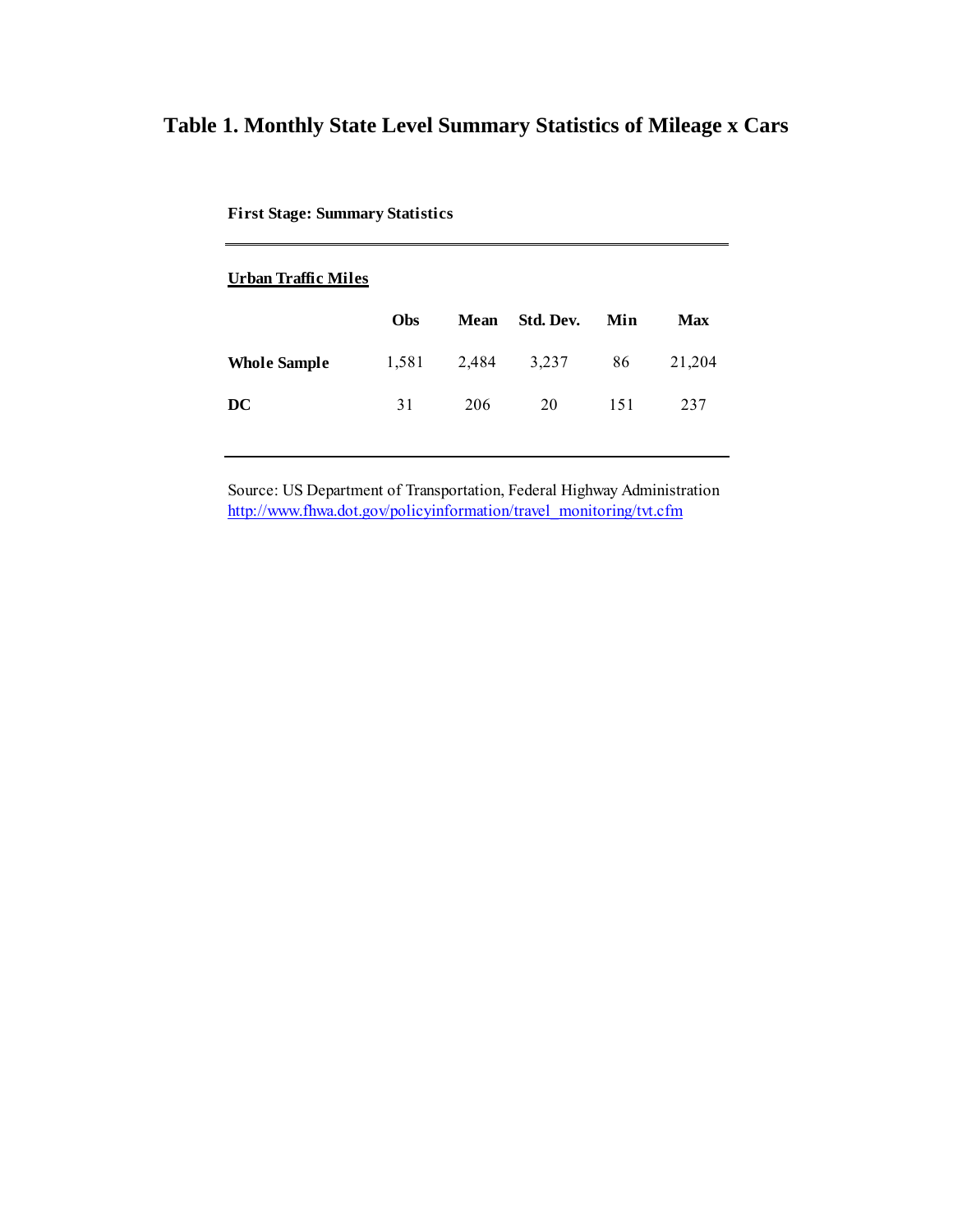# Mean St.Dev. Mean St.Dev. Crimes/day 98.1 (16.9) 131.2 (21.4) Crimes/day- workdays 98.2 (17.0) 133.0 (21.0) Crimes/day - weekend 98.0 (16.5) 126.7 (21.8) Crimes/day - 2am : 9am 15.4 (5.8) 20.3 (6.3) Crimes/day - 9am : 5pm 44.4 (9.0) 50.3 (11.0) Crimes/day - 5pm : 2am 38.3 (8.4) 60.6 (13.5) Arson 0.1 (0.3) 0.7 (0.9) Assault by threat  $0.0 \t 0.0 \t 0.1 \t (0.5)$ Assault w/dangerous weapon 6.2 (2.9) 37.8 (9.4) Burglary 9.6 (4.2) 20.4 (6.9) Homicide 0.3 (0.7) 0.6 (0.8) Motor vehicle theft 7.5 (3.1) 10.6 (4.5) Robbery 11.2 (4.3) 11.2 (4.3) Sex abuse 0.8 (1.0) 0.8 (0.9) Theft f/auto 27.7 (7.5) 17.6 (5.5) Theft/other 34.7 (8.5) 31.3 (8.3) N. Obs. (days) 577 577 Washington, DC Baltimore **Time period: 8/1/2012 - 2/29/2014**

# **N. of crimes/day by city, workdsy/weekend, shift and type of crime**

**Table 2. Daily Crime Summary Statistics, by City** 

Sources:

Baltimore: Baltimore County Md. Police

(http://www.baltimorecountymd.gov/agencies/police/crime/);

Washington, DC: Crime Statistics and Data, Washington DC Metropolitan Police (http://mpdc.dc.gov/page/statistics-and-data).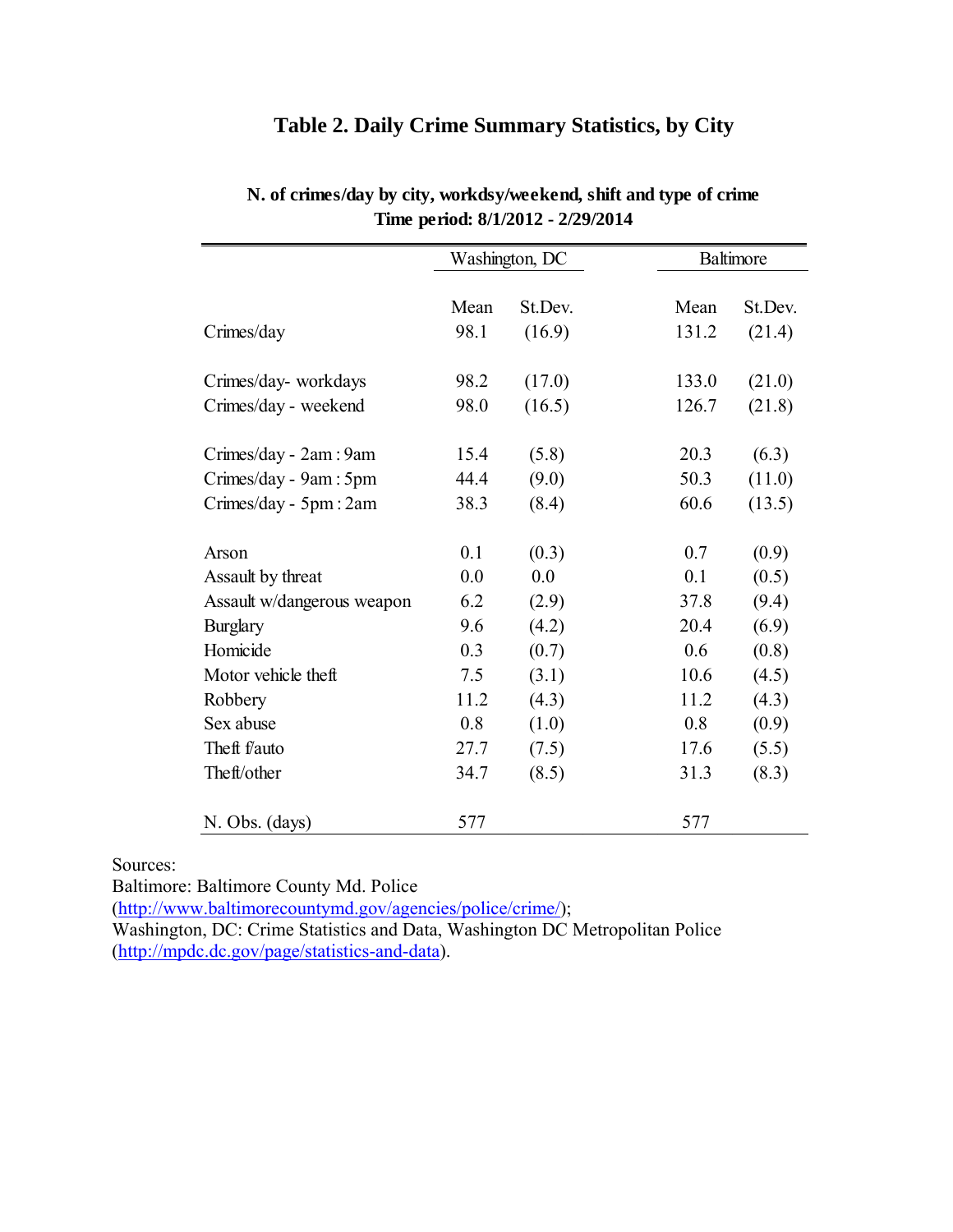## **Table 3. Urban Vehicle-Miles Driven**

|                       | (1)            | (2)            | (3)                                                    | (4)            | (5)            |
|-----------------------|----------------|----------------|--------------------------------------------------------|----------------|----------------|
| Dep Var:              |                |                | Urban Vehicle-Miles (Millions)                         |                |                |
| DC                    | $-2,319***$    |                |                                                        |                |                |
|                       | $(-5.024)$     |                |                                                        |                |                |
| October 2013          |                |                | $146.8***$ $146.8***$ $62.75***$ $30.93$               |                | $61.41***$     |
|                       |                |                | $(4.209)$ $(4.143)$ $(3.928)$ $(1.096)$ $(3.136)$      |                |                |
| DC*October 2013       |                |                | $-126.6***-126.6***-126.6***-126.6***-58.13**$         |                |                |
|                       |                |                | $(-3.629)$ $(-3.572)$ $(-3.556)$ $(-3.538)$ $(-2.294)$ |                |                |
| <b>State FE</b>       | N <sub>0</sub> | Yes            | Yes                                                    | Yes            | N <sub>0</sub> |
| <b>Month FE</b>       | N <sub>0</sub> | N <sub>0</sub> | <b>Yes</b>                                             | N <sub>0</sub> | N <sub>0</sub> |
| <b>Year FE</b>        | N <sub>0</sub> | N <sub>0</sub> | <b>Yes</b>                                             | N <sub>0</sub> | Yes            |
| <b>Month*Year FE</b>  | No.            | N <sub>0</sub> | N <sub>0</sub>                                         | <b>Yes</b>     | N <sub>0</sub> |
| <b>State*Month FE</b> | N <sub>0</sub> | N <sub>0</sub> | N <sub>0</sub>                                         | N <sub>0</sub> | Yes            |
| <b>Observations</b>   | 1,581          | 1,581          | 1,581                                                  | 1,581          | 1,581          |
| <b>R-squared</b>      | 0.01           | 0.99           | 0.99                                                   | 0.99           | 1.00           |

**FIRST STAGE: Urban Traffic Volume at the State Level**

http://www.fhwa.dot.gov/policyinformation/travel\_monitoring/tvt.cfm Robust t-statistics in parentheses. \*\*\*  $p<0.01$ , \*\*  $p<0.05$ , \*  $p<0.1$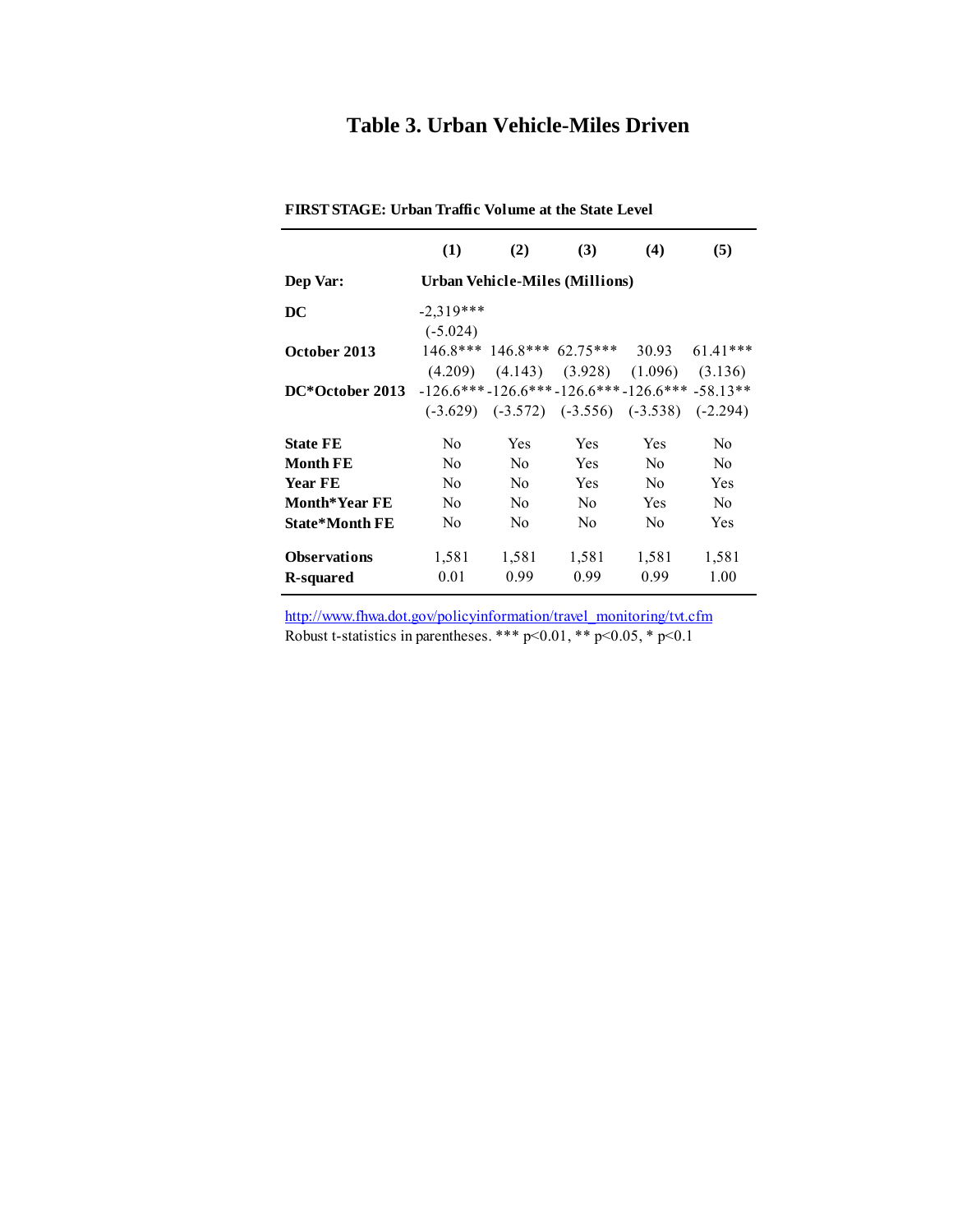| Dep. Var: No. of crimes/day          |            |            |                                     |                                      |  |  |  |
|--------------------------------------|------------|------------|-------------------------------------|--------------------------------------|--|--|--|
|                                      | (1)        | (2)        | (3)                                 | (4)                                  |  |  |  |
|                                      | All crimes | All crimes | Excl. homicide,<br>sex abuse, arson | <b>Placebo</b><br>"Shutdown<br>2012" |  |  |  |
| 2013<br>DC*Shutdown                  | $-2.22**$  | $-2.49*$   | $-2.74**$                           |                                      |  |  |  |
|                                      | (1.01)     | (1.34)     | (1.32)                              |                                      |  |  |  |
| $\operatorname{DC^*Shutdown}^{2012}$ |            |            |                                     | 0.08                                 |  |  |  |
|                                      |            |            |                                     | (1.82)                               |  |  |  |
| $City FE + Time FE$                  | X          | X          | X                                   | X                                    |  |  |  |
| City-specific time trends            |            | X          | X                                   | X                                    |  |  |  |
| Observations                         | 1,154      | 1,154      | 1,154                               | 1,154                                |  |  |  |
| R-squared                            | 0.67       | 0.67       | 0.67                                | 0.68                                 |  |  |  |
| Mean of the dep. Var. (DC)           | 98.1       | 98.1       | 96.9                                | 98.1                                 |  |  |  |

## **Table 4. Impact of Government Shutdown on Crime and Placebo Test**

Time FE include: Year, month, week, and day-of-the-week fixed effects.

Standard errors clustered by city-month in parentheses. \*\*\*  $p<0.01$ , \*\*  $p<0.05$ , \*  $p<0.1$ 

| Table 5. Impact of Government Shutdown on Crime by Time of Day |  |  |  |  |
|----------------------------------------------------------------|--|--|--|--|
|----------------------------------------------------------------|--|--|--|--|

| Dep. Var: No. of crimes/day |          |            |                |         |                                  |                |
|-----------------------------|----------|------------|----------------|---------|----------------------------------|----------------|
|                             | (1)      | (2)        | (3)            | (1)     | (2)                              | (3)            |
|                             |          | All crimes |                |         | Excl. homicide, sex abuse, arson |                |
|                             | 2am-9am  | $9am-5pm$  | $5$ pm- $2$ am | 2am-9am | $9am-5pm$                        | $5$ pm- $2$ am |
| DC*Shutdown                 | $-0.87*$ | $-3.56***$ | $1.94*$        | $-0.62$ | $-4.03***$                       | $1.91*$        |
|                             | (0.45)   | (0.93)     | (1.06)         | (0.44)  | (0.91)                           | (1.04)         |
| $City FE + Time FE$         | X        | X          | X              | X       | X                                | X              |
| City-specific time trends   | Χ        | X          | X              | X       | X                                | X              |
| Observations                | 1,154    | 1,154      | 1,154          | 1,154   | 1,154                            | 1,154          |
| R-squared                   | 0.38     | 0.36       | 0.68           | 0.37    | 0.36                             | 0.67           |
| Mean of the dep. Var.       | 15.4     | 44.4       | 38.3           | 15.1    | 44.1                             | 37.7           |

Time FE include: Year, month, week, and day-of-the-week fixed effects.

Standard errors clustered by city-month in parentheses. \*\*\*  $p<0.01$ , \*\*  $p<0.05$ , \*  $p<0.1$